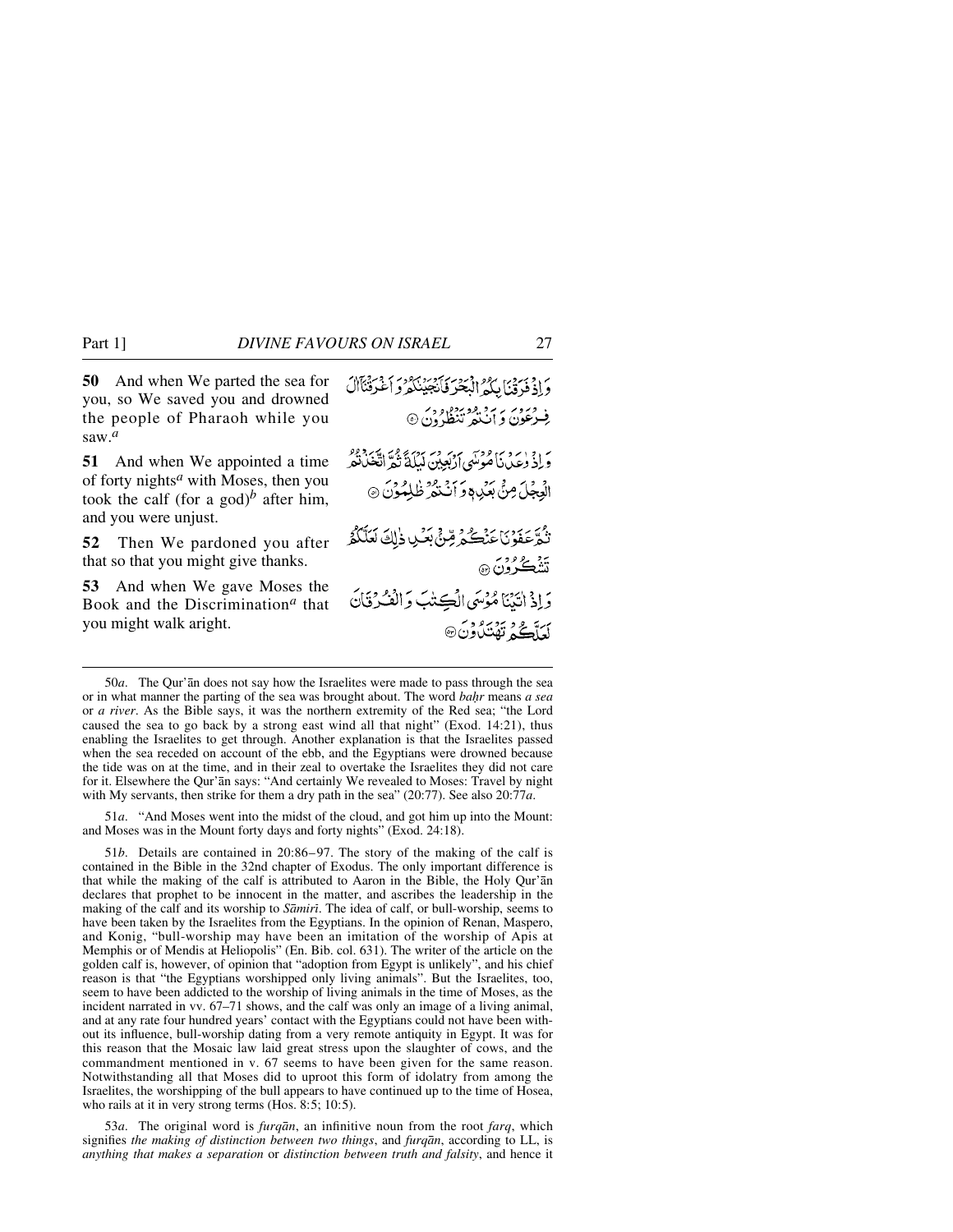**54** And when Moses said to his people: O my people, you have surely wronged yourselves by taking the calf (for a god), so turn to your Creator (penitently), and kill your passions.*<sup>a</sup>* That is best for you with your Creator. So He turned to you (mercifully). Surely He is the Oftreturning (to mercy), the Merciful.

**55** And when you said: O Moses, we will not believe in thee till we see Allåh manifestly, so the punishment overtook you while you looked on.*<sup>a</sup>*

وَإِذْ قَالَ مُؤْمِنُهِي لِقَوْمِهِ يُقَوْمِ إِنَّكُمْ ظَلَمْتُمْ .<br>اَنْفُسَلَّكُمْ بِأَنِّغَاَذِكُمُّ الْعِجَلَ فَنُوْبُوْا إِلَىٰ بِأَلِيلِكُمُّ فَافْتِلْوَۤاابِقْسِكُمْ ۖ ذٰلِكُمْ خَدْنَهُمْ كَيْرَ لَكُمْ عِنۡدَ بَالِبِكُمۡمُّ فَتَابَ عَلَيْكُمْ ۖ إِنَّ لَهُ وَالتَّوَّابُ الرَّحِيدُ  $\odot$ 

رَ دِوْنُدْيُوْرِيْدِيْوَسْيِ لَنِّ تَوْعُ صِنَ لَكَ حَتَّى نَزِي اللَّهَ جَهْرَاةً فَأَخَذَتْنَكُمُّ الصَّعِقَةُ وَ أَنَّذَهُ تَنْظُرُونَ۞

signifies a *proof* or *demonstration* and also *aid* or *victory*. The *furqån* or *discrimination* which is here spoken of as being given to Moses was Pharaoh's drowning in the sea and the deliverance of the Israelites. The battle of *Badr* afforded the *furqån* or *discrimination* in the case of the Holy Prophet, and hence the battle of Badr is called *yaum al-furqån* or *the day of discrimination* in 8:41.

54*a*. According to the Bible, the children of Levi were commanded to slay the others, and three thousand men were killed on that day. On the basis of this Bible story, the words *fa-qtul∂ anfusa-kum* occurring here have been translated as meaning *kill your people*. The context does not allow this interpretation. In the first place, the words are preceded by an order to repent and it could not be followed by an order to kill. Secondly, the words that follow are, *so He turned to you mercifully*, and an order to kill three thousand people could not be called a merciful dealing. Thirdly, it has already been made clear in v. 52 that God pardoned them for the offence of taking the calf for a god: *Then We pardoned you after that so that you might give thanks*. They could not be asked to give thanks for being killed. The order to kill is inconsistent with the statement that they were pardoned. Fourthly, when the same incident is narrated elsewhere, there is a clear statement that they were granted a pardon and there is no mention of killing: "Then they took the calf for a god, after clear signs had come to them, but We pardoned this"  $(4:153)$ . Fifthly, according to the Qur'an even Samiri, the leader of calf-worship, was not killed and was dismissed simply with the order: "Begone then! It is for thee in this life to say, Touch (me) not".  $(20:97)$ .

Hence the Holy Qur'ån rejects the Bible story of the Israelites being killed as a punishment for calf-worship. They were pardoned and were told simply to repent, and God accepted their repentance as clearly stated here. Therefore *anfusa-kum* does not mean here *your people*, but *your desires* or *your passions*, for the word *nafs*, of which *anfus* is the plural, means not only *self* or *soul* but also *intention, desire* or *passion*. In fact, it was an order not to kill but to mortify, and this is the only interpretation which can be given to these words consistent with the clear mention of God's pardoning them and turning to them mercifully. I may add that no prophet or religion has ever taught that a man can be killed for the worship of an object other than God.

55*a*. The reference to this story contained in the Bible is in Exod. 19:16, 17: "And it came to pass on the third day in the morning, that there were thunders and lightnings, and a thick cloud upon the Mount, and the voice of the trumpet exceeding loud; so that all the people that was in the camp trembled. And Moses brought forth the people out of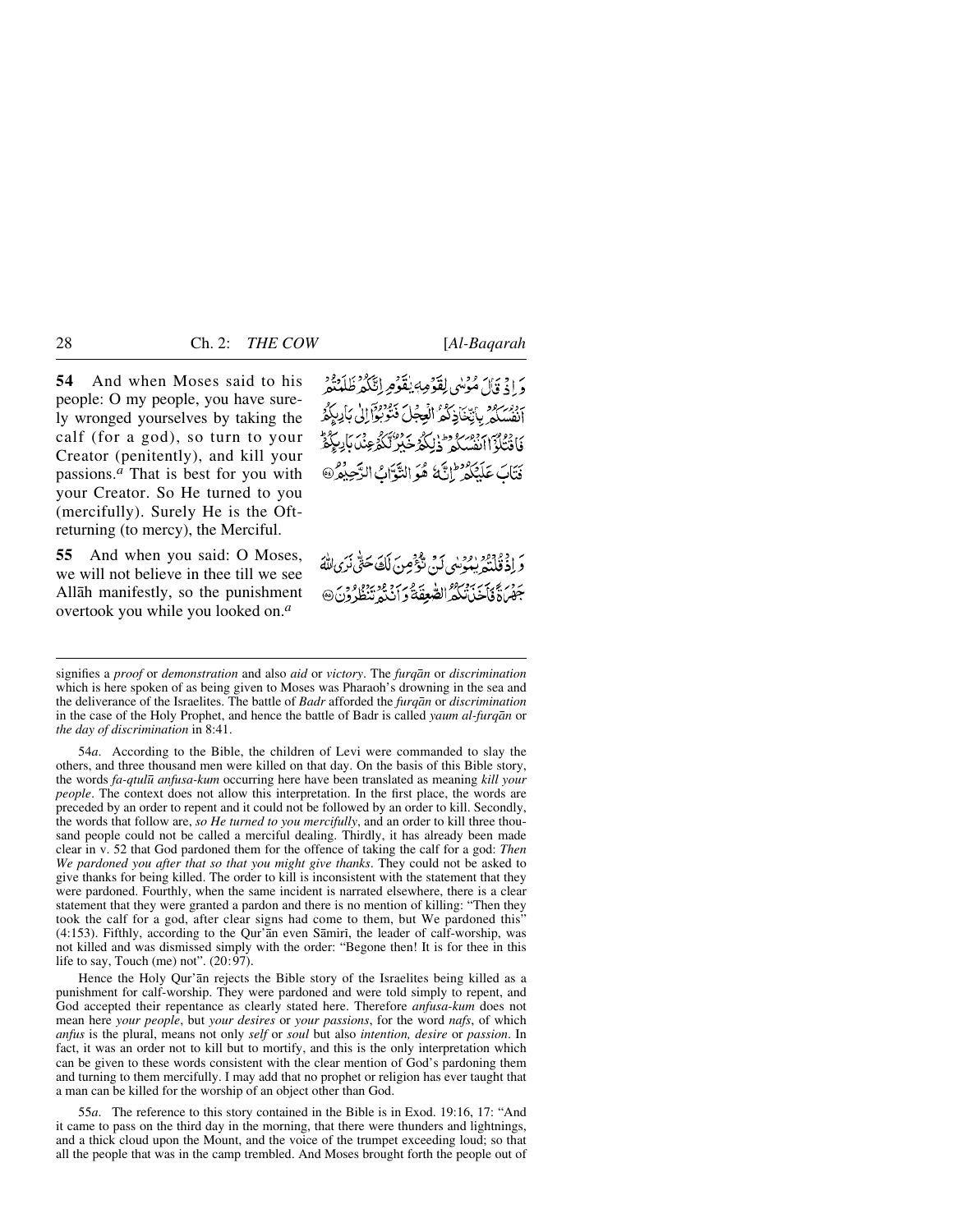**56** Then We raised you up after your stupor that you might give thanks.*<sup>a</sup>*

**57** And We made the clouds to give shade over you*<sup>a</sup>* and We sent to you manna and quails.*<sup>b</sup>* Eat of the good things that We have given you. And they did not do Us any harm, but they wronged their own souls.

**58** And when We said: Enter this city,*<sup>a</sup>* then eat from it a plenteous

وَظَلَّلْنَاعَلَنَكُمُ الْغِيَامُ وَأَنْزَلْنَاعَلَنَكُمُ الْمَنَّ وَالسَّلْوٰيُّ ݣْلْوُامِنْ طَيَّيْتِ مَا رَبِّهُ بِيُرْدِينِ وَالْمَرْقَانِي ظَلَّمُوْيَاوَنْكِنْ كَانُوْاً الْفُسَهُمَّ يَظْلِمُوْنَ ۞

وَإِذْ قُلْنَا ادْخُلُوْ اهْذِهِ الْقَرْبَةَ فَكُلُوَّامِنْهَا

56*a*. The word *maut* does not always mean cessation of life. It also signifies *loss of sensation, deprivation of intellectual faculties, experiencing great grief and sorrow, sleep*, etc. (R, LL). The *maut* mentioned in this verse refers to temporary loss of sensation, because on the same occasion Moses is spoken of as having fallen down "in swoon" (7:143), and the statement is followed by the words "when he *recovered* ". A similar fate overtook his companions.

57*a*. The Bible speaks of a cloud, clear and bright during the night, thick and gloomy in day time (Exod. 13:21), a very unnatural phenomenon to continue for forty years. The Qur'ån simply speaks of clouds having given them shade at some point in their journey in the wilderness, when probably the excessive heat of the Arabian Desert had become unbearable.

57*b*. The *mann* and *salwå* are the manna and quails of Exodus, 16th chapter. Literally, *mann* is *anything which comes to man without much effort* (LL). In a saying of the Holy Prophet *the truffle* is spoken of as being *mann*. LL has the following explanation under the word *turanjabin*: "A kind of manna; the manna of the thorny plants called by the Arabs the *håj*, and hence by European botanists *Alhagi*; according to Dr. Royle it is a sweetish juice which exudes from the *Alhagi maurorum*, crystallizes into small granular masses, and is usually distinguished by the name of Persian manna; a kind of dew that falls mostly in Khuråsån and Må-warå al-nahr and in our country, mostly upon the *hāj*; the best thereof is that which is fresh or moist and white (Ibn Sinā), *the mann* or *manna* mentioned in the Qur'ån". Some say it was honey. *Salwå* means *whatever renders one content in a case of privation*. It is a certain bird resembling the quail (LL). The *mann* and the *salwå* formed the food of the Israelites in the wilderness. According to Zj, it includes all that Allåh bestowed on them as a gift in the wilderness and granted to them freely without much exertion on their part (AH).

58*a*. The city is probably Shittim: "And they pitched by Jordan, from Beth-Jesimoth even unto Abel-Shittim in the plains of Moab", or Jericho, which was near by

دى.<br>نَعْ بَعِثْنَكُمُ مِّنْ بَعَلِ مَوْنِكُمْ لَعَلَّكُمُ تَشْكُرُوْنَ ۞

the camp to meet with God; and they stood at the nether part of the Mount". The Talmud gives the details.

*<sup>˝</sup>å'iqah* originally signifies *thunder* or *the sound of thunder*, and hence *any vehement cry* (T, LL); it also means any *destructive punishment* (LL). The same incident is referred to in 7:155, in the following words: "And Moses chose of his people seventy men for Our appointment. So when the earthquake overtook them". Thus the *sa* 'iqah of this verse is the same as the *earthquake* in 7:155, and thus it here signifies the rumbling noise which precedes an earthquake.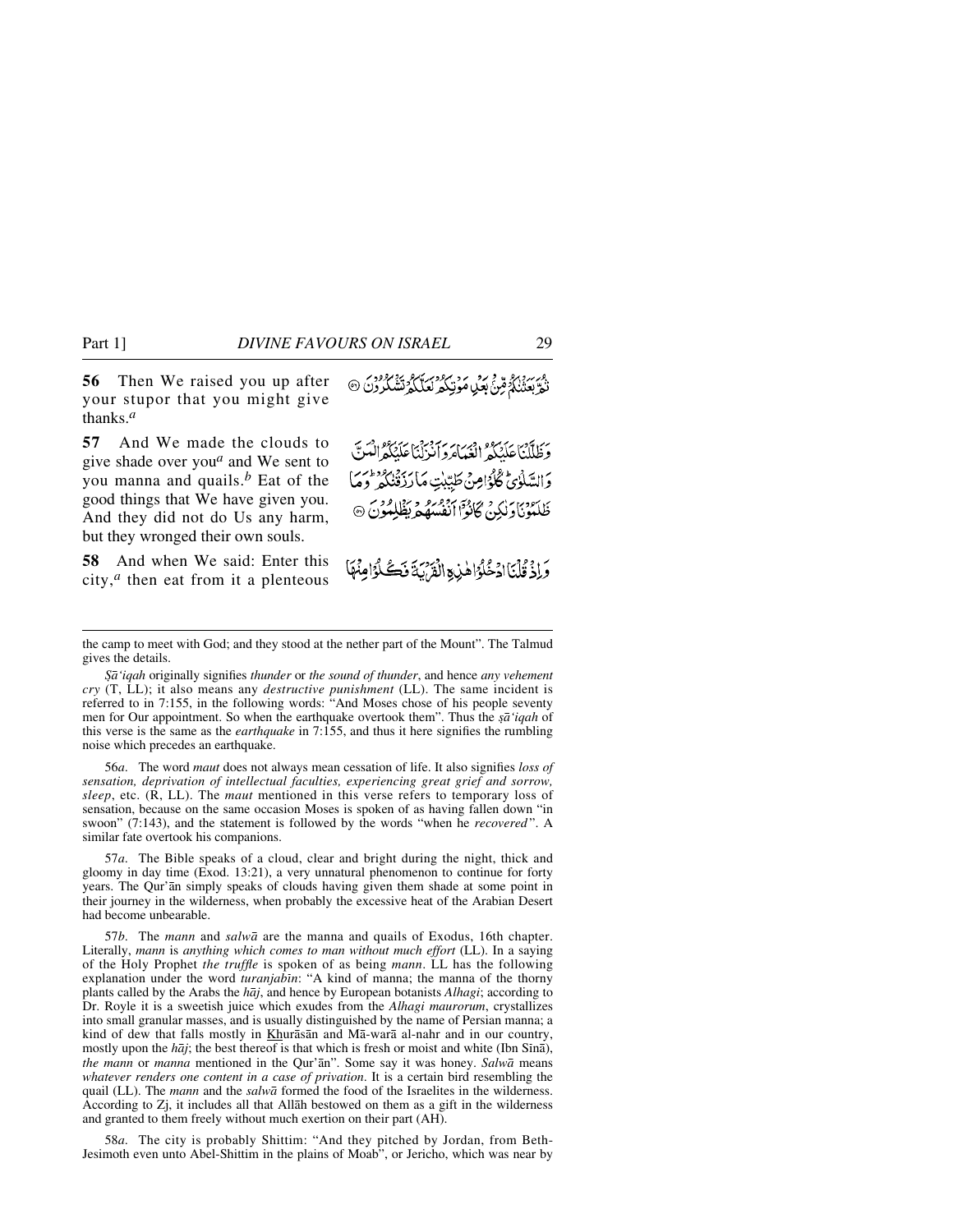(food) whence you wish, and enter the gate submissively, $<sup>b</sup>$  and make</sup> petition for forgiveness.*<sup>c</sup>* We will forgive you your wrongs and increase the reward of those who do good (to others).

**59** But those who were unjust changed the word which had been spoken to them, for another saying,*<sup>a</sup>* so We sent upon the wrongdoers a pestilence from heaven, because they transgressed.*<sup>b</sup>*

حَدْثُ شِيثَتُهُ مِنْ غَدًّا وَّ ادْخُلُواالْبَابَ سُعِّنًا وَقُوۡلُوۡاۡحِطَّةٌ تَعۡفُوۡ)َلَٰٓ ۡ خَطَٰبٰٓلَٰٓ وَسَدِّ الْهُجُسِنِيْنَ @

فَبَلَّالَ الَّذِينَ ظَلَّمُوْ اقْوَلَا غَيْرَ الَّذِي فِيْلَ لَهُمْ فَأَنْزِلْنَا عَلَى الَّذِينَ ظَلَّمُ إِجْزًا مِّنَ السَّيَآءِ بِيَمَا كَأْنُوا يَفْسُقُونَ۞

# SECTION 7: **Divine Favours on Israel**

**60** And when Moses prayed for water for his people, We said: March on to the rock with thy staff.*<sup>a</sup>* So

وَإِذِاسْتَسْفَىٰ مُؤْسَىٰ لِقَوْمِهِ فَقُلْنَااخْبِرِبْ بِّعَصَاكَ الْحَجَرَ فَانْفَجَرَتْ مِنْهُ اتْنَتَنَا

58*b*. They were told to remain submissive while abiding in a city where they would be able to enjoy the comforts of life. See 34*a* for the significance of *sajdah*.

58*c*. *Ïi∆∆at-un* (from *√u∆∆a*, meaning *he put it down*) is a *prayer for the putting down of the heavy burden of sins* from one. The Holy Prophet is reported to have said to his followers: "Say, *We ask forgiveness of Allåh and turn to Him penitently*"; and to have added: "This is, to be sure, the *hittat-un* which the Israelites were commanded to say" (IH, ch. Hudaibiyah). By *qaul* the Arabs express all kinds of deeds (A). *Qūlū hittatun* therefore stands for a petition for forgiveness or for *being repentant*.

59*a*. That is to say, they went against the Divine commandment. The Bible says: "The people began to commit whoredom with the daughters of Moab. And they called the people unto the sacrifices of their gods: and the people did eat and bowed down to their gods. And Israel joined himself unto Baal-Peor, and the anger of the Lord was kindled against Israel" (Num. 25:1–3).

59*b*. When a punishment overtakes a people as a consequence of their wicked deeds it is spoken of as coming from heaven, the significance probably being that it cannot be averted. The pestilence spoken of here is referred to in the Bible in Num. 25:8, 9, according to which 24,000 men died of the plague. The same incident is again referred to in 7:161, 162.

60*a*. The words *idrib bi'asā ka-l-hajara* may be translated in two ways, *strike the rock with thy staff*, or *march on* or *go forth* or *hasten, to the rock with thy staff*. *Óarb*

in the same plain (Num. 33:49, 50). Here it was that the worst features of the wickedness of the Israelites were displayed: "And Israel abode in Shittim, and the people began to commit whoredom with the daughters of Moab" (Num. 25:1). Or, the reference may be to the Holy Land, as stated elsewhere: "O my people, enter the Holy Land which Allåh has ordained for you" (5:21).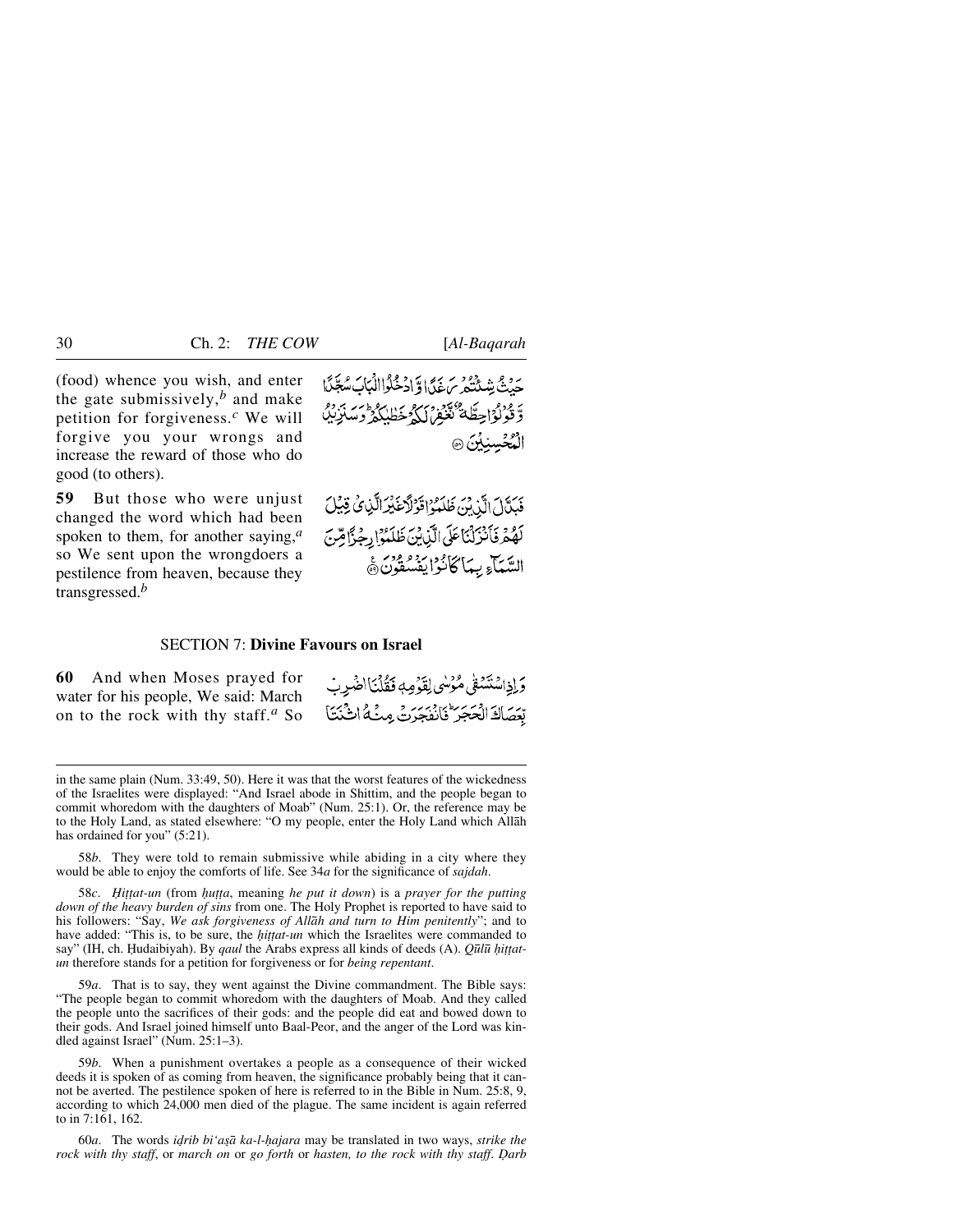there flowed from it twelve springs. Each tribe knew their drinkingplace.*<sup>b</sup>* Eat and drink of the provisions of Allåh, and act not corruptly, making mischief in the land.

**61** And when you said: O Moses, we cannot endure one food,*<sup>a</sup>* so pray thy Lord on our behalf to bring forth for us out of what the earth grows, of its herbs and its cucumbers and its

عَشْرَةَ عَنْنَا ۚ فَيْنَ عَلِمَ كُلُّ أَنَاسٍ مَّنْتُرَبِّهُمْ كُلُوْادَ اشْرَبُوْا مِنْ رِّسْ قِ اللَّهِ وَلَا تَعَنْوَا فِي الْأَمْرَضِ مُفْسِدِينَ ۞ ر ۱۶۹۶ در دور<br>و اذ قلته یموسی تن تصبر علی طعاورواجر با فَأَدْعُ بَنَا رَبَّكَ يُخْرِجُ لَنَامِيًّا نُنْثُمِتُ الْأَرْضُ مِنْ بِقَلِهَادِ بَيْنَ بِهَاءِ قَوْمِهَا وَعَدِيهِ بِإِسْرِ

The story that Moses carried a stone with him and that twelve springs flowed from it whenever, placing it in the wilderness, he struck it with his staff, has no foundation in the words of the Holy Qur'ån or any saying of the Prophet. What the words of the Qur'ån signify is either that Moses was commanded by God to smite a particular rock with his staff from which water flowed forth miraculously, or to march on to a mountain from which springs flowed. The Bible does not contain any contemporaneous record of the events, and what it contains does not render much help. In Exod. 17:1–6 we are told that Moses went with the elders to the rock of Horeb, and on his smiting the rock with his rod water flowed out, but there is no mention of twelve springs there. But as Marah (Exod. 15:23) is now known by the name of *'uy∂n M∂så*, i.e., the springs of Moses (Bib. Dict., Cambridge Press, Art. "Wilderness"), it is very doubtful whether the incident referred to in Exod. 17:1–6 is correctly recorded, the more so as there is hopeless confusion about the other incidents related to have occurred at Rephidim, the scene of the smiting of the rock.

60*b*. The number of springs is in accordance with the number of the Israelite tribes. It is very probable that the reference in this verse is to the twelve wells at Elim (Exod. 15:27), to which place the Israelites had gone from Marah. Moreover, the twelve tribes could settle on twelve springs apart from each other only if the springs were situated at a distance from each other and did not flow from one source. Compare also the next verse, according to which the demand for a variety of foods is granted by pointing out the natural course of settling in a town and tilling the ground.

61*a*. "We remember the fish which we did eat in Egypt freely; the cucumbers and the melons and the leeks and the onions and the garlic. But now our soul is dried away, there is nothing at all besides this manna before our eyes ... Then Moses heard the people weep throughout their families, every man in the door of his tent" (Num. 11:5–10).

means *striking, smiting, marching on, going from place to place, setting forth a parable*, and carries a number of other significances. In fact, *darb* is used to indicate all kinds of actions except a few (T). When *ard* (*land* or *earth*) is its object, it carries the significance of *going about* or *seeking a way*. Thus *daraba-l-arda* or *daraba fi-l-ardi* both signify *he journeyed in the land* or *went forth* or *hastened in the land* (LL). The object of *i˙rib* here is *al-√ajar* which means *a rock* or *a mountain* to which there is no access, as explained by *Tha'labī* (LL). '*Aşā* ordinarily means *staff* or *rod*, but its primary significance is *a state of combination* (T, LL), and the word is metaphorically used to speak of a community. Thus of the *Khwārij*, a Muslim sect, it is said, *shaqqū'asa-l-Muslimßna* (lit., *they broke the staff of the Muslims*) which means that *they made a schism in the state of combination and union*, or *in the community of the Muslims* (LA). Hence the words may mean *strike the rock with thy staff*, or *march on to the mountain with thy staff* or *thy community*.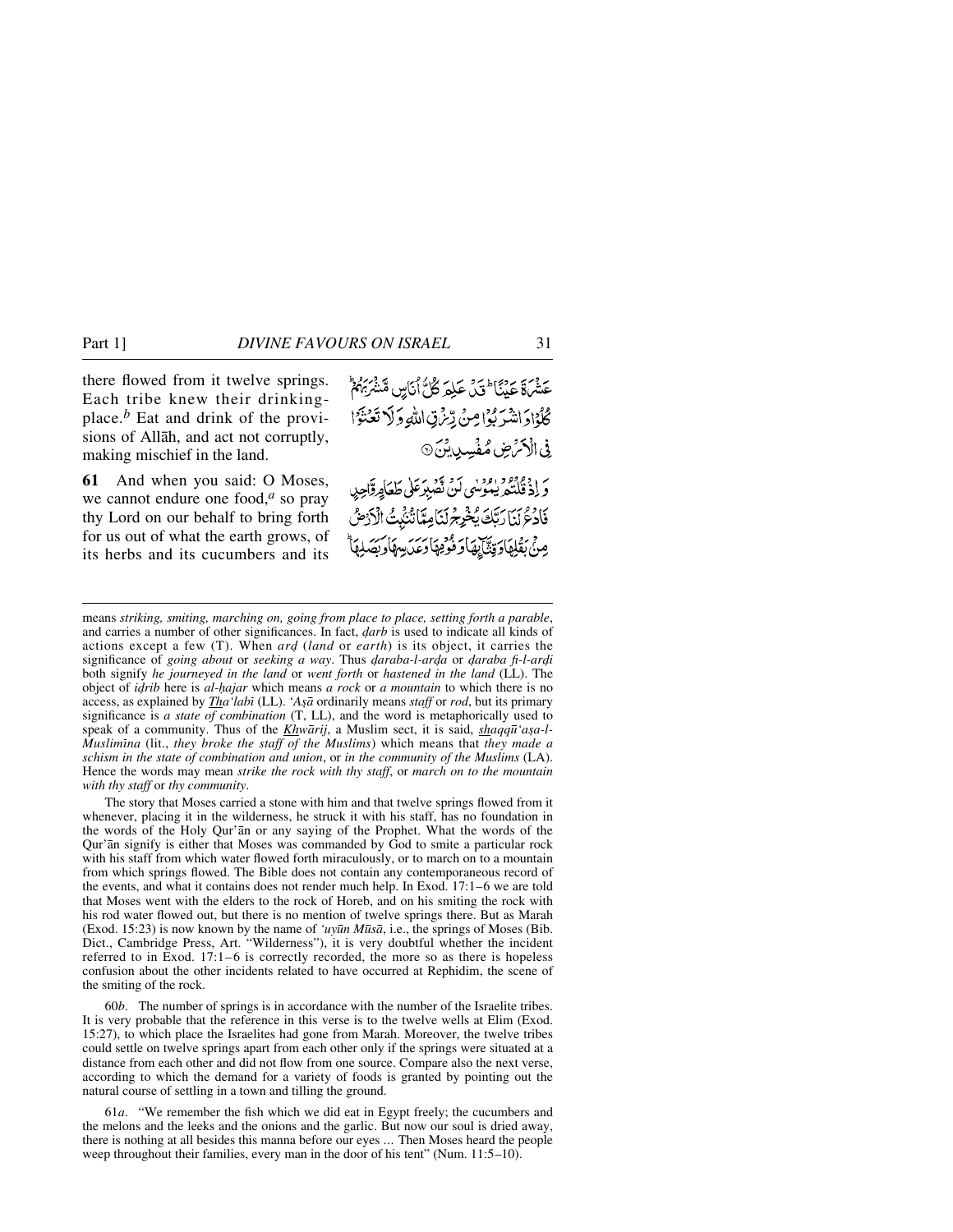garlic<sup> $b$ </sup> and its lentils and its onions. He said: Would you exchange that which is better for that which is worse? Enter a city,*<sup>c</sup>* so you will have what you ask for. And abasement and humiliation were stamped upon them, and they incurred Allåh's wrath.*<sup>d</sup>* That was so because they disbelieved in the messages of Allåh and would kill the prophets unjustly.*<sup>e</sup>* That was so because they disobeyed and exceeded the limits.

قَالَ ٱتَسْتَبَلِّلُوْنَ الَّذِيْ هُوَ أَدْنَٰى بِالَّذِيُ هُوَ خَيْرٌ ۖ إِهْبِطُوْامِصْرًا فَإِنَّ لَكُمْ مَّاسَأَلْنُغُرٍّ وَ صُرِيَّتْ عَلَيْهِمُ اللَّهِ لَا يَوْمَ ابْسَدْنَيَّةٌ وَبَاءُوْ بِعَضَبِ مِّنَ اللَّهِ ذَٰلِكَ بِأَنَّهُكُمْ كَانُوْا يَكْفُرُوْنَ بِإِيْتِ اللَّهِ وَيَقْتُلُوُنَ التَّبِيبِّنَ بِغَيْرِ الْحَقِّّ ذْلِكَ بِمَاعَصَوْا وَّكَانُوْايَعْتَدُونَ ﴾

61*c*. Sale's translation, "Get ye down into Egypt," is decidedly wrong. The word *misr* is used here as a common noun, and means a *city*. Hazeroth (Num. 11:35) seems to have been the place referred to here, "a station in the desert journey, the second after leaving Senai, probably to be identified with the modern 'Ain al-Huderah, about forty miles N.E. of Jabal Mūsā" (Bib. Dict., Cam.).

61*d*. The verse speaks of the ultimate condition to which the Israelites were reduced when they persisted in setting at naught the Divine commandments and indulged in immoral and depraved practices. A comparison with 3:112 will show the truth of this remark, for that verse, which is almost identical with the one under discussion, clearly refers to the later history of Israel. The truth of this prophecy regarding the fate of the Jewish nation is amply borne out by Jewish history. The Jews are the wealthiest of nations but their lot is miserable in almost every country of the world, notwithstanding their great influence in politics it remains so to this day. Moses had promised the same fate for them: "The Lord shall scatter thee among all people, from one end of the earth even unto the other ... And among those nations thou shalt find no ease, neither shall the sole of thy foot have rest; but the Lord shall give thee there a trembling heart, and failing of eyes, and sorrow of mind" (Deut. 28:64, 65).

61*e*. Jesus also holds the Jews guilty for "all the righteous blood shed upon the earth, from the blood of righteous Abel unto the blood of Zacharias" (Matt. 23:35), and condemns them for their hypocritical assertion that "if we had been in the days of our fathers, we would not have been partakers with them in the blood of the prophets" (Matt. 23:30). There is an allusion here to the Jewish plans against the life of the Prophet also. The word *qatl* signifies sometimes an attempt to kill or the *doing of things which may lead to murder whether murder actually takes place or not* (RM). Whether any prophets were actually killed or not is a different question, but they undoubtedly tried to kill prophets, and made several attempts to kill the Holy Prophet Muhammad too.

<sup>61</sup>*b*. The Israelites were required to live a hard life which would make them fit for conquering the Holy Land; this was better for them. But they wanted to live a life of ease and to have all kinds of food which they could get only by settling in towns and tilling the land.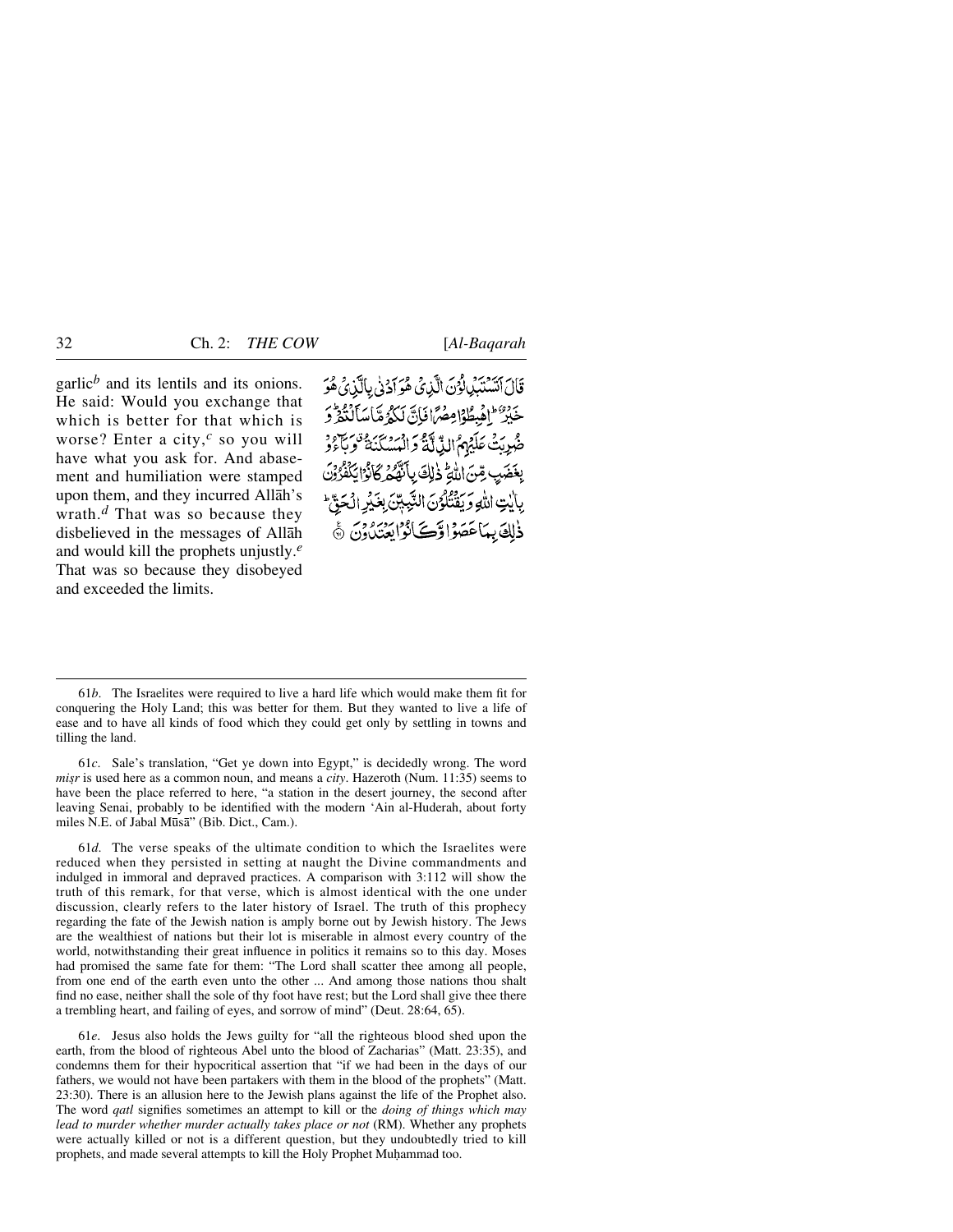# SECTION 8: **Israelites' Degeneration**

**62** Surely those who believe, and those who are Jews, and the Christians, and the Sabians,*<sup>a</sup>* whoever believes in Allåh and the Last Day and does good, they have their reward with their Lord, and there is no fear for them, nor shall they grieve.*<sup>b</sup>*

**63** And when We made a covenant with you and raised the mountain above you:*<sup>a</sup>* Hold fast that which We have given you, and bear in mind what is in it, so that you may guard against evil.

إِنَّ الَّذِينَ اٰمَنُوۡاوَالَّذِينَ هَاٰدُوۡاوَالنَّصٰرٰى دَالصّْبِيلِيْنَ مَنْ اٰمَنَ بِإِللَّهِ وَالْبَوَّ مِرالْأَخِيرِ وَعَيِيلَ صَالِحًا فَلَهُمْ أَجِرْهُمْ عِنْدَ رَبِّهِمْ مَّ وَلَا خَوُفٌ عَلَيْهِمْ وَلَاهُمْ بَحْزَنُوْنَ® بْرَافِيسْ أَحْدُنَا مِينَاتِكُمْ وَرَفَعَنَا فَوَقَعَتُكُمْ الطُّوْسَ خَنْدُوا مَآ اٰتَيۡنَٰكُمۡ بِقُوَّةٍ وَّاٰذُكُرُوْاْ مَافِيۡهِ لَعَلَّڪُمۡ تَتَّقَدُّنَ ۞

62*b*. This verse strikes at the root of the idea of a favoured nation whose members alone may be entitled to salvation. The subject is introduced here to show that even the Jews, notwithstanding their transgressions which had made them deserving of Divine wrath, were entitled to a goodly reward if they believed and did good deeds. It should be borne in mind that, as shown in 4*b*, belief in Allåh and the Last Day is equivalent to belief in Islåm as the true religion. The statement made amounts to this, that salvation cannot be attained by mere lip-profession by any people, not even by the Muslims, unless they adhere to a true belief and do good deeds. As to those who stick to their own religions, we are told in 22:17 that "Allåh will decide between them on the day of Resurrection". The existence of good men in other religions is not denied by the Holy Qur'ån, but perfect peace, or the state of absolute contentment which is indicated by freedom from fear and grief, is obtainable only in Islåm, because Islåm alone is the religion of absolute submission to the Divine Being.

63*a*. "They stood at the nether part of the mount" (Exod. 19:17). There is nothing in the words of the Qur'ån to support the baseless story that the mountain was suspended in mid-heaven over the heads of the Israelites to frighten them into submission (see 7:171*a*). The use of the word *raf'* is in accordance with the Arabic idiom, for it signifies the *rearing* or *uprearing* of a building, or *making it high* or *lofty* (R, LL). In this sense the word is used in v. 127.

<sup>62</sup>*a*. The Sabians are mentioned in the Holy Qur'ån on three occasions only, here and in 5:69 along with the Jews and the Christians, and in 22:17 with these and the Magians. According to En. Br., the Sabians were a semi-Christian sect of Babylonia, closely resembling the so-called "Christians of St. John the Baptist". The probable derivation of the name is traced to an Aramaic root, and the root meaning is said to be *those who wash themselves*, and this is said to be corroborated by Arab writers applying to them the name of *al-Mughtasilah*. The idea that the Sabians were star-worshippers is rejected; the error, it is said, being due to the pseudo-Sabians of Harrian, who chose to be known by that name in the reign of Al-Måm∂n, in 830 A.D., in order to be classed as the "People of the Book". The commentators hold different opinions regarding them, most of them agreeing that they are representatives of a religion between Judaism and Christianity, based on the doctrine of unity, but also maintaining worship of angels. The majority do not include them in the *Ahl al-Kitåb* (AH).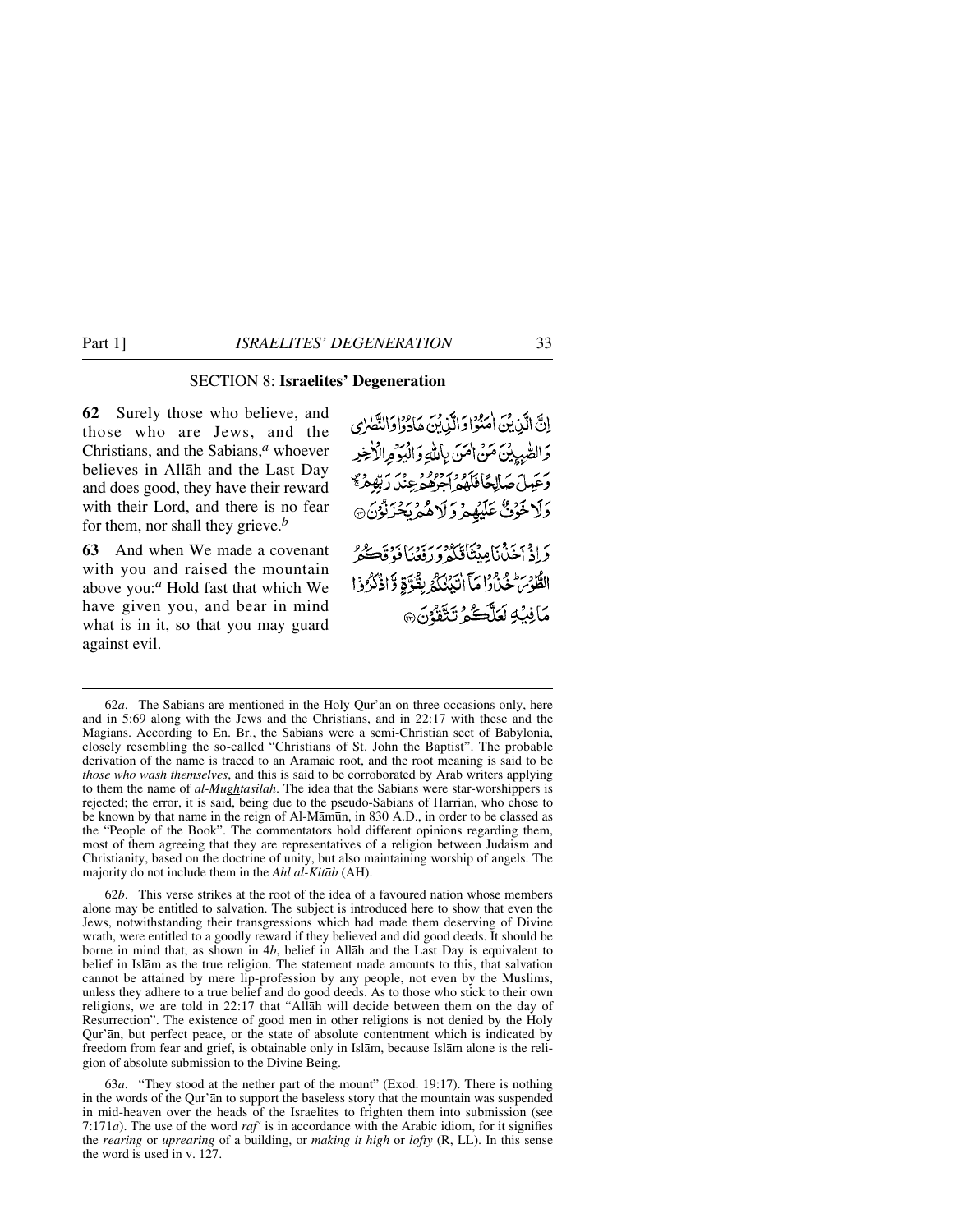**64** Then after that you turned back; and had it not been for the grace of Allåh and His mercy on you, you had certainly been among the losers.

**65** And indeed you know those among you who violated the Sabbath,<sup>*a*</sup> so We said to them: Be (as) apes, despised and hated.*<sup>b</sup>*

بِهِيَّ بِهِ بِعِدِهِمْ بِمَكِنْ ذَٰلِكَ فَلَوَلَا نَضْلُ اللَّهِ عَلَيْكُمُ وَرَحْمَتُهُ لَكُنْتُمْ قِنْ الْخَسِرِينَ @ وَكَفَلْ عَلِمُنْهُ الَّذِينَ اعْتَدَوْامِنَكُمْ فِي السَّبَٰتِ

فَقُلْنَالَهُمُرْكُونُوُاقِرَدَةً خَسِيِبْنَ ﴾

The commandments regarding the observance of the Sabbath by the Jews are manifold, but we find the Jews so persistently violating them that the later prophets openly reproved them for it (see next note).

65*b*. Mjd explains this in the following words: *They were not transformed or metamorphosed; it is only a parable which Allåh has set forth for them, the like of what He has set forth in likening them to asses* (62:5), i.e., *their hearts were transformed, not that they were metamorphosed into apes* (IJ). The verse that follows lends support to this explanation as a monkey could not afford a lesson to the generations that came after the metamorphosis had taken place. R observes in explaining this verse: *It is said that He rather made them morally like apes*. Compare also 5:60: "they are those whom Allåh has cursed and upon whom He brought His wrath and of whom He made apes and swine, and who serve the devil. These are in a worse plight and further astray from the straight path". This description of the same people clearly shows that it is men who imitate apes and swine that are meant. See also 4:47: "Or (We shall) curse them as We cursed the Sabbath-breakers". Now, in the case of the Holy Prophet's opponents from among the Jews, who are referred to in the words, *We shall curse them*, there was no metamorphosis, but here it is stated that the same curse must overtake them as overtook the Sabbath-breakers. A reference to Deut. 28 will show that the curses which Moses prophesied for them meant their being scattered among the nations of the earth, and this was the fate which overtook the Prophet's enemies from among the Jews. *Qiradah* is the plural of *qird*, meaning *an ape*, and among the Arabs the ape is a proverbially incontinent animal, they say *more incontinent than an ape* (LL).

Turning to the Bible, we find that the Israelites became *apes*, in all the senses in which that word is used in the Arabic language, by violating the Divine commandments: "Thou hast despised Mine holy things, and hast profaned My Sabbaths. In thee are men that carry tales to shed blood: and in thee they eat upon the mountains; in the midst of thee they commit lewdness. In thee have they discovered their father's nakedness: in thee have they humbled her that was set apart for pollution. And one hath committed abomination with his neighbour's wife; and another hath lewdly defiled his daughter-inlaw; and another in thee hath humbled his sister, his father's daughter ... And I will scatter thee among the heathen and disperse thee in the countries" (Ezek. 22:8–15).

<sup>65</sup>*a*. The root meaning of *sabt* (from which *Sabt*, meaning Sabbath, is derived) is *cutting off* (R). The *Sabt* or the Sabbath is so called *because the Jews ceased thereon from work* (T). The Jews and the Christians observed a particular day for religious worship, and they were forbidden to do any work on that day. In this sense there is no Sabbath among the Muslims, because in Islåm no particular day is set apart for Divine worship. On the other hand, the Muslim is required to pray in the very midst of his everyday work, and even the Jumu'ah (Friday) prayers are no exception, for the Qur'ån expressly allows the doing of work both before and after the Jumu'ah prayers (see 62:9*a*).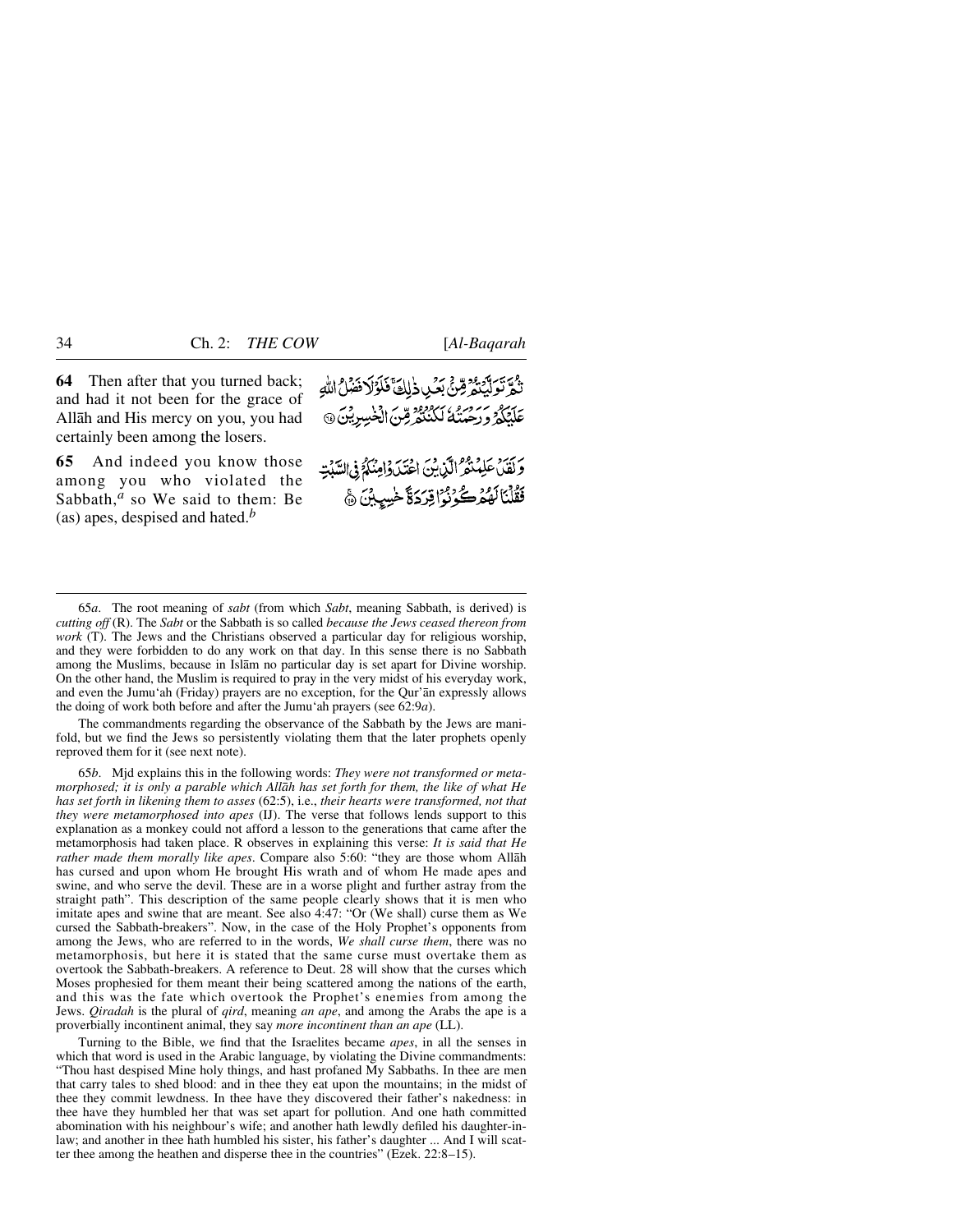**66** So We made them an example to those who witnessed it and those who came after it and an admonition to those who guard against evil.

**67** And when Moses said to his people: Surely Allåh commands you to sacrifice a cow.*<sup>a</sup>* They said: Dost thou ridicule us? He said: I seek refuge with Allåh from being one of the ignorant.

**68** They said: Call on thy Lord for our sake to make it plain to us what she is. (Moses) said: He says, Surely she is a cow neither advanced in age nor too young, of middle age between these (two); so do what you are commanded.

**69** They said: Call on thy Lord for our sake to make it clear to us what her colour is. (Moses) said: He says, She is a yellow cow; her colour is

فَجَعَلْنَهَا نَكَالًا لِّمَا بَيْنَ يَدَيْهَا وَمَا خَلْفَهَا ر .<br>وَمَوْعِظَةٌ لِّلْنُتَّقِيْنَ ۞

وَ إِذْ قَالَ مُؤْنِسٍ لِفَوْصِةَ إِنَّ اللَّهَ بِأَمْرُكُمُ إِنَّ نَدْبِحُوْا بَقَرَةً فَيَالُوْٓا أَتَتَّجِنُّ كَأُهُّزُوَّا فَالَ الحُوَدُ بِاللّهِ أَنْ أَكْوَنَ مِنَ الْجُهْلِيْنَ ۞

قَالُواادُعُ لَنَارَتَكَ يُبَيِّنُ لَّنَامَاهِيَ ۖ قَالَ انَّهَ يَقُونُ إِنَّهَا بَقَرَةٌ لَّا قَارِيضٌ وَّلَا بِكُرْ عَهُدَاهُ بِيهِمْ، ذَلِكَ تَأْفُعَلُوْا مَا تَؤْمَرُوْنَ@

قَالُواادُعُ لَيْتَاسَ تَكَ يُبَيِّنْ نَّنَا مَا لَوْنُهَا قَالَ إِنَّهُ بِمِدْدِهِ إِنَّهَا بِقَدِّرَةٌ عِفْرَةٌ وَسَلَّهُ وَإِنَّهُمْ لَوْنَفَيَا

<sup>67</sup>*a*. The slaughter of the cow referred to in this verse has nothing in common with the slaying of a heifer as an expiation of an uncertain murder in Deut. 21:1–9, or the slaughter of a red heifer, the ashes of which purify one who has touched the dead body of any man (Num. 19:1–19), except the fact that as the Israelites held the cow in great honour, and even worshipped it, as is clear from their worship of the golden calf, they were ordered to slaughter such cows as were usually let abroad and worshipped as sacred objects — cows not wrought with, nor drawn in yoke, but let loose to wander abroad. The cow mentioned in these verses is a typical cow answering this description. This type of cow is still an object of special reverence in India, and the slaughter of this particular type was especially enjoined upon the Jews, according to the Bible as well as the Holy Qur'ån, the object being to root out cow-worship from among them. But whereas the Biblical injunction to slaughter a heifer is a general injunction to be observed whenever an uncertain murder takes place or an unclean person is to be purified, the injunction as contained in the Qur'ån points to the slaughter of one particular cow which was probably likely to become an object of worship. Indeed, there is a striking resemblance between the colour of the golden calf and the cow ordered to be slaughtered. The concluding words of the section show that, because of their reverence for that particular cow, the Jews were very averse to slaughter it. The red heifer "had a whole treatise to itself in the Mishna, where its qualifications were elaborated to such a point that at last R. Nisin said that no one since the days of Moses had been able to find one fit to be slain" (En. Bib., col. 846). This remark clearly suggests that in the time of Moses one fit to be slain and answering that description had been found. For the Israelites' worship of cows, see 51*b*.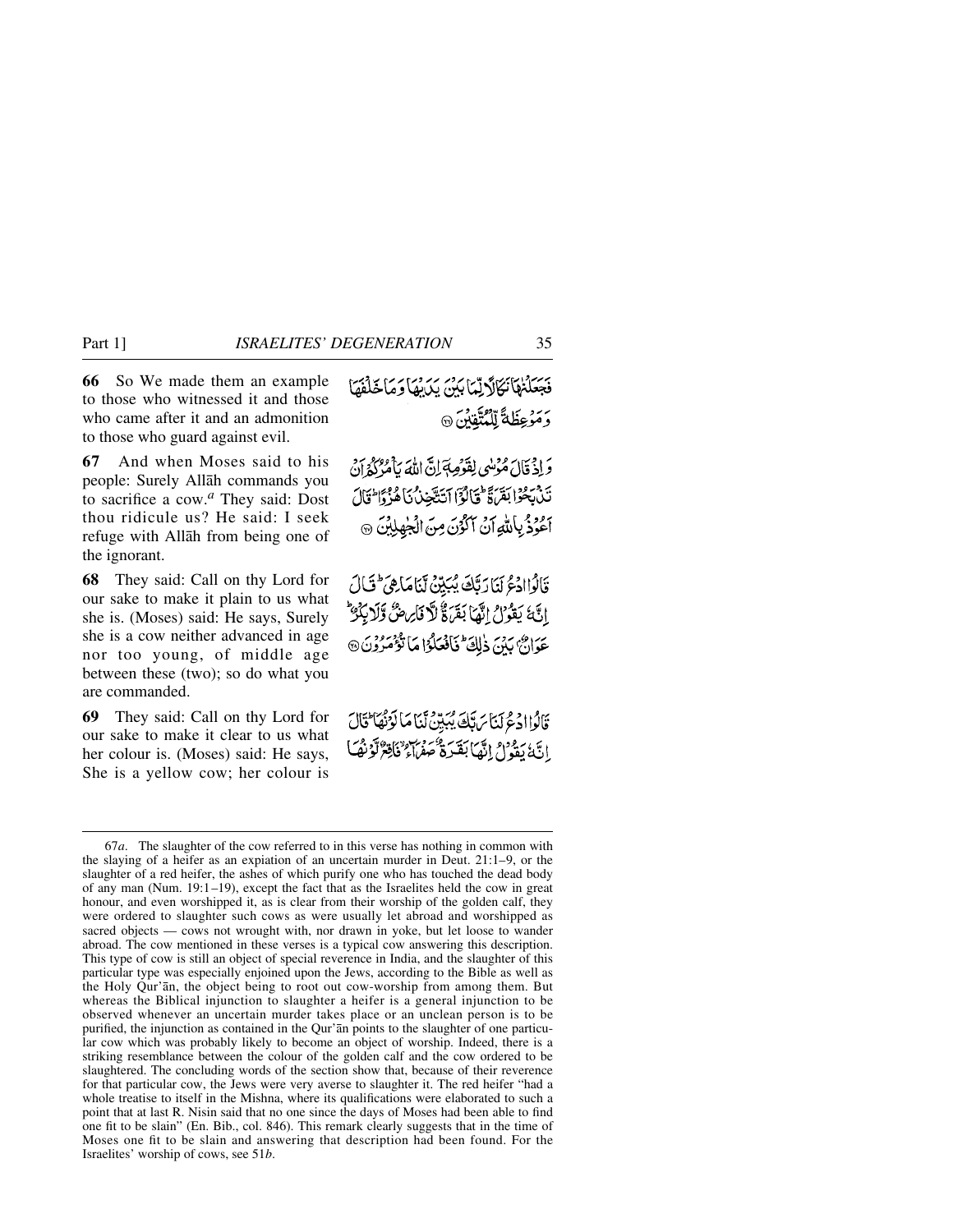intensely yellow delighting the beholders.

**70** They said: Call on thy Lord for our sake to make it clear to us what she is, for surely to us the cows are all alike, and if Allåh please we shall surely be guided aright.

**71** (Moses) said: He says: She is a cow not made submissive to plough the land, nor does she water the tilth, sound, without a blemish in her. They said: Now thou hast brought the truth. So they slaughtered her, though they had not the mind to do (it).*<sup>a</sup>*

تشدٌّ النُّظِرِيُنَ ۞

قَالُواادُعُ لَيَأْرَتَكَ يُبَيِّنُ لَّنَا مَاهِيٌ ۚ إِنَّ الْبَقَرَ تَشْبَهَ عَلَيْنَا وَلِلَّيَّ إِنْ شَكَّىَ اللَّهُ لَهُ تَنْكُونَ

قَالَ إِنَّهُ يَقُولُ إِنَّهَا بَقَىٰ وَلَا ذَلَوْلُ تُتِيْرُ الْأَدْضَ وَلَا تَسْقِى الْحَرْثَ مُسَلَّمَةٌ لَأَرْشِيَةَ فِيْهَا لَقَالُوا الْحُنّ جِئْتَ بِالْجَنَّ فَابْدُوهَا <u>وَمَاڪَادُوْايَفْعَلُوْنَ</u> ۞

### SECTION 9: **They grow in Hard-heartedness**

**72** And when you (almost) killed a man,<sup>*a*</sup> then you disagreed about it. And Allåh was to bring forth that which you were going to hide.*<sup>b</sup>*

وَإِذْ قَتَلْتُهُ نَفُسًا فَادَّرَءُنَّهُ فِيهَا وَاللَّهُ مُغْرِيَّ مَّاڪُنْتُمُ تَكَنُّمُونَ۞

72*a*. The story generally narrated by the commentators to explain this passage is not based on any saying of the Holy Prophet; nor is it met with in the Bible. The very indefiniteness of the incident is an indication that it refers to some well-known event in history, and as almost all incidents of the stubbornness of the Jewish nation prior to the time of Jesus have been mentioned, it becomes almost certain that this incident refers to Jesus himself, as it was with respect to his death that disagreement took place and many doubted his death. This inference becomes stronger when we compare the incidents narrated here with the same incidents as narrated in the fourth chapter in vv. 153–157, where, after enumerating almost all the incidents narrated here in the three previous sections, the Qur'ån goes on to accuse the Jews in the following words: "And for their saying: We have killed the Messiah, Jesus, son of Mary, the messenger of Allåh, and they killed him not, nor did they cause his death on the cross, but he was made to appear to them as such. And certainly those who differ therein are in doubt about it. They have no knowledge about it, but only follow a conjecture" (4:157). The part quoted answers exactly to vv. 72 and 73, only that the name is omitted here. This comparison makes it

72*b*, see next page.

<sup>71</sup>*a*. The concluding words of this verse, as well as those of the 69th, show that the cow which the Israelites were commanded to slaughter was one specially venerated by them. It was delightful in appearance, and the Israelites were averse to slaughter it. This shows that this particular cow was likely to become an object of worship among them, and hence Moses' precaution. The directions contained in Deut. 21:1–9 and elsewhere in regard to the slaughter of this type of cow show further precautions against a similar tendency of the Israelite mind.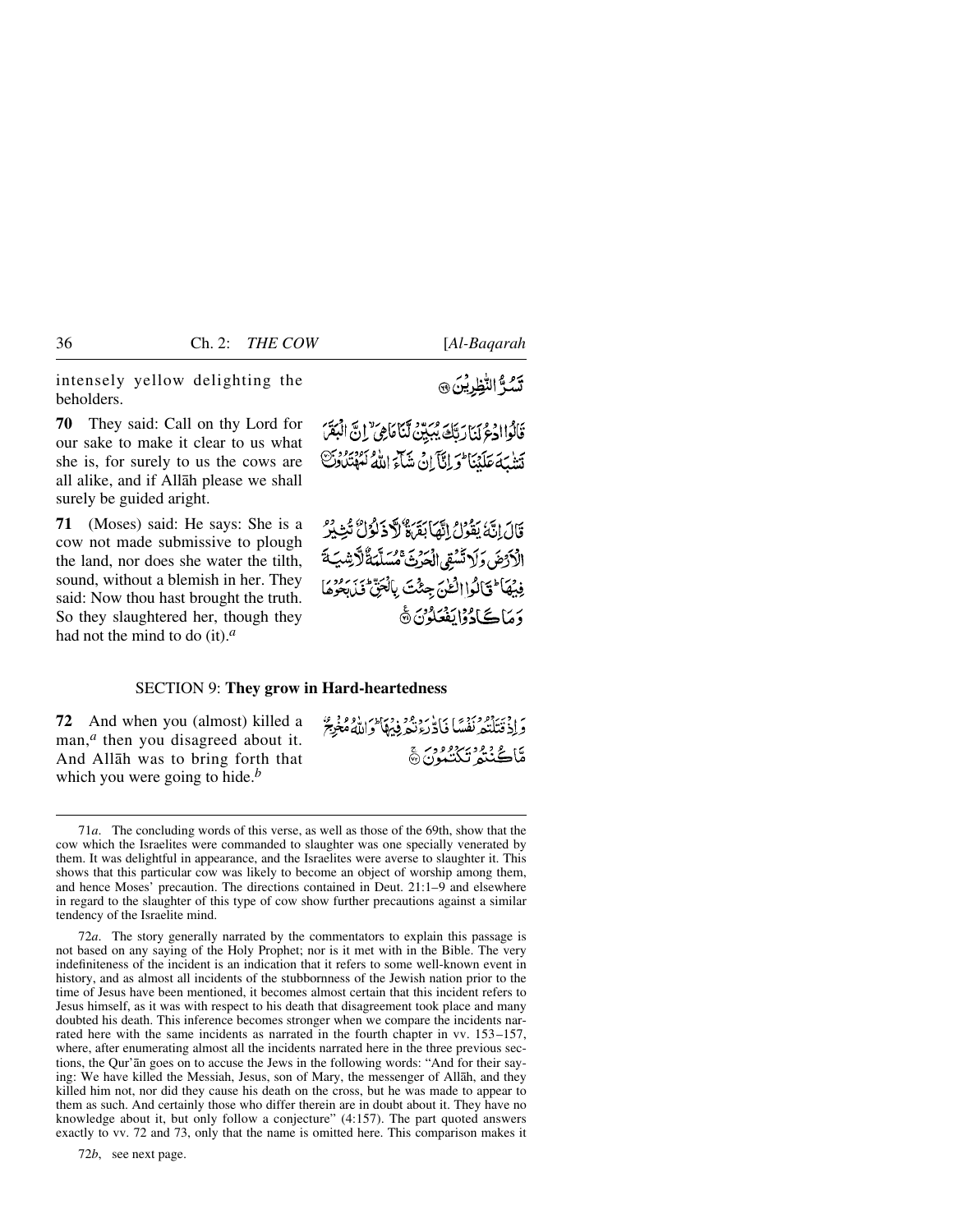**73** So We said: Smite him with it partially.*<sup>a</sup>* Thus Allåh brings the dead to life, $<sup>b</sup>$  and He shows you His signs</sup> that you may understand.

**74** Then your hearts hardened after that, so that they were like rocks, rather worse in hardness. And surely there are some rocks from which streams burst forth; and there are some of them which split asunder so water flows from them; and there are some of them which fall down for the fear of Allåh.*<sup>a</sup>* And Allåh is not heedless of what you do.

فَقُلْنَا اضْرِبُوُمُ بِبَعْضِهَا لَكَنْ لِكَ يُحِي اللَّهُ المُوَنَّىٰ وَيُرْبَكُمُ إِلَيْهِ لَعَلَّكُمُ تَعْقِلُوْنَ ۞

ثُمَّ قَسَتُ قُلُؤُبُكُمُ مِّنَّ بَعُلِ ذٰلِكَ فَهِيَ كَالْجِجَاسَةِ أَوْ أَنْتَبِيٌّ قَسْوَةً وَإِنَّ مِنَ الْجِجَارَةِ لَمَا يَتَصَدَّرُ مِنْهُ الْأَنْفِرُ وَإِنَّ مِنْهَالَمَا يَتَشَفَقُ فَبِخْرِ يَجْرِمِنْهُ الْعَبَاءِ ۖ وَإِنَّ مِنْهَالَعَا بَقَبِطُ مِنْ خشية اللهِ وَمَا اللهُ بِغَافِلٍ عَمَّاتَعُمْلُونَ @

clear that it is the apparent killing of Jesus that is referred to here. The words *you killed* (Ar. *qataltum*) are used, because in the first place the Jews asserted that they had killed him, and secondly because metaphorically a person may be said to have been killed when he is made to appear as if he were dead. Thus in the well-known saying, *idhå må måta mait-un* (lit., *when a dead man dies*), the word *dead* really signifies *not the dead man, but one who is about to die*. 'Umar's saying, *uqtul∂ S'ad-an*, is explained by LA as meaning, *make him like one who is slain*. LA also allows the use of the word *qatl* for a *severe punishment* in cases in which the drunkard and the habitual thief are spoken of as deserving of *qatl* in certain sayings of early-day judges.

72*b*. The Jews wanted to kill Jesus, but God ordained that he should not die. This was the bringing forth of that which they were going to hide.

73*a*. The construction of the phrase, *idribū-hu bi-ba* '*di-hā*, is rather difficult, but a comparison with 4:157 makes the meaning clear. *Óarb*, as shown in 60*a*, conveys a number of significations. It means *striking* as well as *likening*, and an instance of the latter significance we find in the Qur'ān itself, where it is said *yadribu-llāhu-l-ḥaqqa wa-lbå∆ila, Allåh compares truth and falsehood* (13:17). In *ba'˙i-hå* (lit., *a part of it*), the personal pronoun *hå*, i.e., *it*, refers to the act of murder. The act of murder was not completed in the case of Jesus, as the Gospels show, for after he was taken down from the cross his legs were not broken, as in the case of the thieves. The meaning of the sentence is therefore according to the signification of *darb* that we adopt: *strike him with partial death*, or *liken his condition to that of the partially dead man*; and thus he was made to appear as a dead man, as stated in 4:157. There is no other case of a murder or an attempted murder in Jewish history of which the whole nation could be said to have been guilty, and which might answer to the description of these two verses.

73*b*. This was really a case of giving life to the dead, for Jesus Christ was dead to all appearance. Those actually dead do not return to life in this world; see 21:95*a*, 23:100*a* and 39:42*a*.

74*a*. The hardened hearts are likened to rocks, and then they are metaphorically spoken of as bursting forth so that streams of water flow from them; others are spoken of as splitting asunder so that water flows from them; others still as falling down for fear of Allåh. The significance is clear; even hardened hearts would receive life — nay more,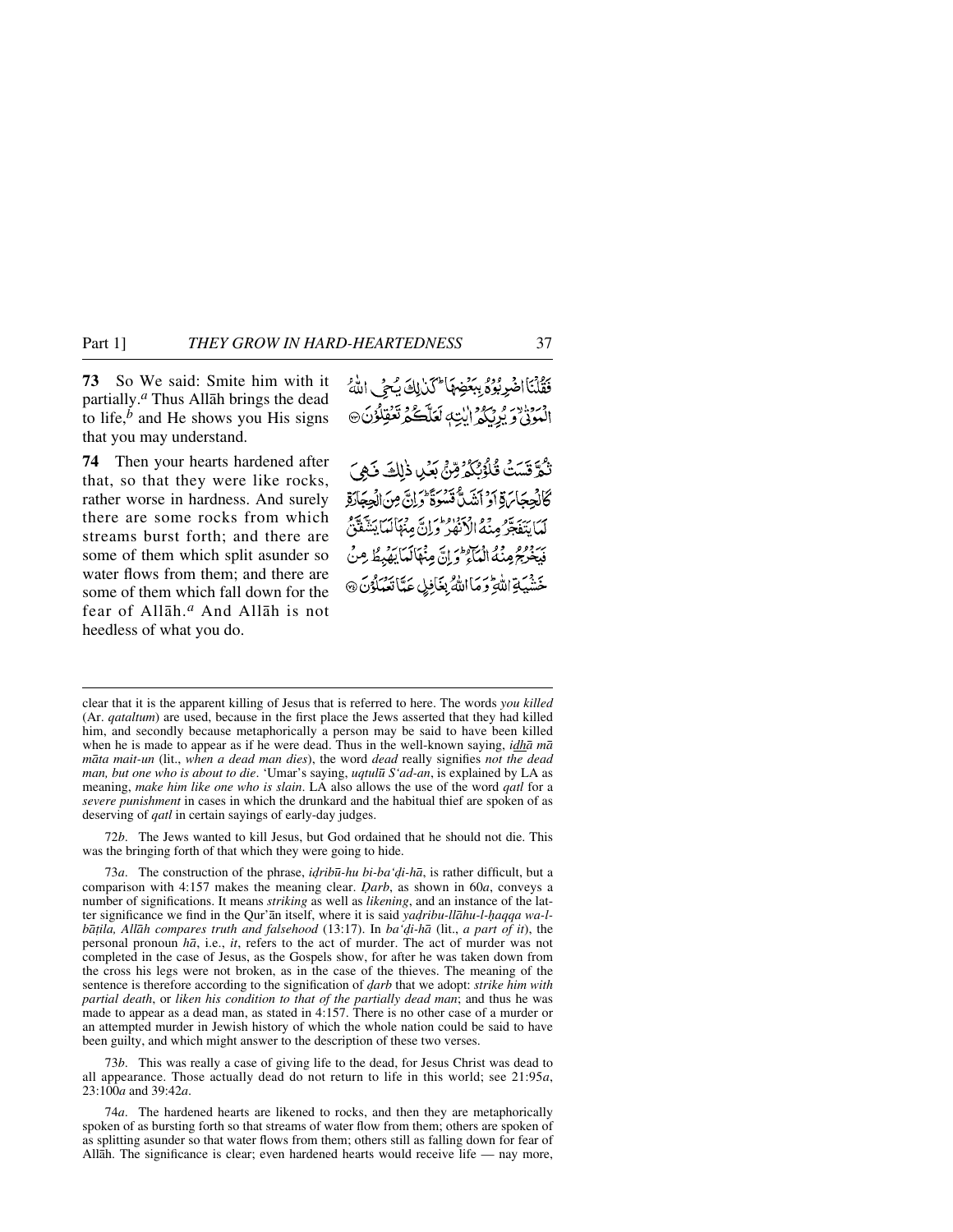**75** Do you then hope that they would believe in you, and a party from among them indeed used to hear the word of Allåh, then altered it after they had understood it, and they know (this).*<sup>a</sup>*

**76** And when they meet those who believe they say, We believe, and when they are apart one with another they say: Do you talk to them of what Allåh has disclosed to you that they may contend with you by this before your Lord? Do you not understand?*<sup>a</sup>*

**77** Do they not know that Allåh knows what they keep secret and what they make known?

**78** And some of them are illiterate;*<sup>a</sup>* they know not the Book but only (from) hearsay, and they do but conjecture.

ہریز روویہ ہرو قوم دی دی ہے۔<br>افتطیعی ن)ن یومنوالکہ وقتی گان فیزینی قِّنْهُمْ يَسْمَعُونَ كَلَّهُ اللَّهِ نَكْرٌ يُحَرِّفُونَهُ مِنْ بَعْدِ ر) ئۇيدۇر مۇرىيەدە<br>ماغقلۇە دېھىر بېلىدۇن ®

وَإِذَالَقَوْاالَّذِينَ أُمَنُوْاقَانُوْٓاامَدَّاۤ ﴾وَإِذَاخَلَا بَعْثُمُ مَ اِلِي بَعْضٍ قَالَوْاً اَتَّحَدِّتْوُنِّهُمُّ بِبِدَافَتَحَ اللَّهُ عَلَيْكُمْ الحَاجَّوُكُمُّ بِهٖ عِنْدَ رَبِّكُمْ أَفَلَا تَعْقِلُوْنَ ۞

به بر بر برود برسی امریکه برود و بر برابود در برا<br>اولایعلنون ان امله یعلم مایبرون ومایعلنون

وَمِنْهُمْ أَمِّيُّونَ لَا يَعْلَمُونَ الْكِنْبَ الْأَسَمَانِيَّ وَإِنْ هُمْ إِلاَّ يَظُنُّرُنَ®

they would give life to others, be a source of spiritual life for others as water and streams are sources of life in the physical world.

76*a*. They remonstrate with their less careful co-religionists who would talk of the prophecies of the advent of the promised Prophet, telling them that the Muslims would benefit by these disclosures in the sight of their Lord. The absurdity of this argument is made clear in the next verse. Truth was truth in the sight of Allåh whether they made it known or not.

78*a*. The word translated here as *illiterate* is *ummiyy∂n*, plural of *ummß*, which signifies *one who neither writes nor reads a writing* (R). The word is, therefore, specially applied to the Arabs, who were generally unacquainted with reading and writing, exceptions being rare. It is, however, here applied to the illiterate Jews; see also 7:157*a*. The Jewish masses had no access to their own sacred books which were known only to their learned men, and therefore religious ideas were based only on stories which they knew from hearsay. The word *amånß* is plural of *umniyyah* which means *a desire* and also carries the significance of *lying*, because desire leads to lies (R). Some understand by it the repetition of words without knowing their significance. What is said here about the Jews is to a very large extent true of the Muslims of our day. In the early days of Islåm, every individual Muslim, man as well as woman, sought light direct from the Qur'ån. Not so the Muslims in this age who depend entirely on their learned men. They

<sup>75</sup>*a*. That the Israelites did not preserve their sacred books in their purity is a constant charge laid by the Holy Qur'ån against the Jews. In fact, the alteration and corruption of the various books of the Bible is now proved beyond all doubt; see 79*a*.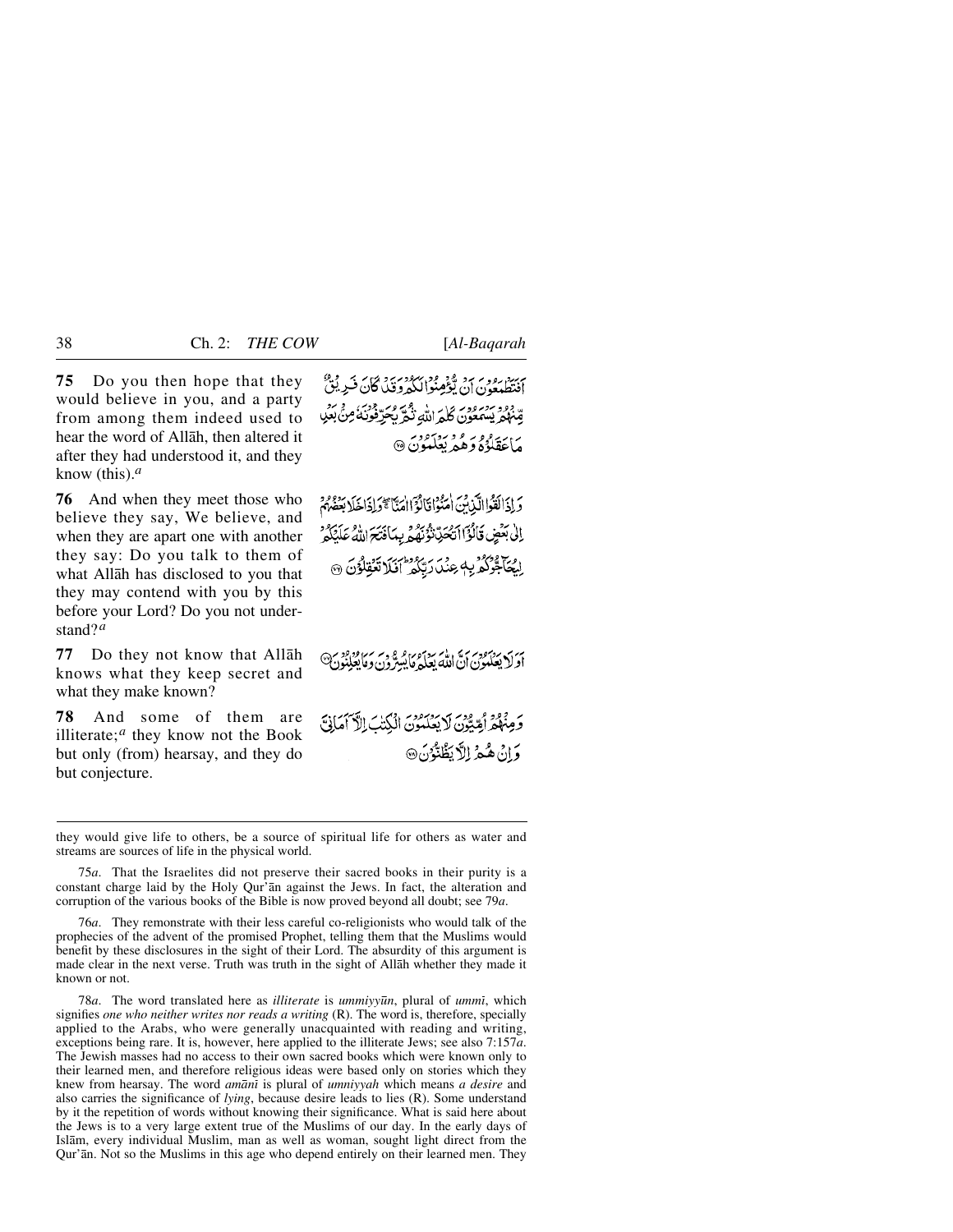**79** Woe! then to those who write the Book with their hands then say, This is from Allåh; so that they may take for it a small price.*<sup>a</sup>* So woe! to them for what their hands write and woe! to them for what they earn.

**80** And they say: Fire will not touch us but for a few days.*<sup>a</sup>* Say: Have you received a promise from Allåh? Then Allåh will not fail to perform His promise. Or do you speak against Allåh what you know not?

**81** Yea, whoever earns evil and his sins beset him on every side, those فَوَيْنٌ لِّلَّذِنَّ يَكْتُبُوُنَ الْكِتْبَ بِأَيْدِيهِ فَرَبُّعْ يَقُوْلُوْنَ هٰذَا صِنْ عِنْدِ اللَّهِ لِيَشْتَرُوْا بِهٖ ثَمَنَّا قَلِيْلًا فَوَبِّلُ لَّهُمُّ مِّيِّنَاڪَتَيِّتُ آيَيْ ىر دائ<sup>4</sup>ۇر قەتتاپىڭىيىبون @ وَ قَالُوۡالَّهَ ۚ يَهَسَّنَاالتَّادُ الْآَيَاتَاهَاهُمَّعْدُودَةً ۚ قُلۡ ۚ أَتَّخَذَتْهُ عِنْدَ اللَّهِ عَهْدًا فَلَنَّ يَّخْلِفَ اللَّهُ عَهْدَ كَيْ آمِرْتَقُولُوْنَ عَلَى اللَّهِ مَالَا تَعْلَمُوْنَ ۞

بَلْ مَنْ كَسَبَ سَيِّعَةً وَّ أَحَاطَتْ بِ خَطِيْعَتْهُ

do read the Qur'ån but look upon mere recitation as a meritorious deed without trying to learn what it says, and then act upon it.

79*a*. The alteration and corruption of the Bible, the Old as well as the New Testament, spoken of in v. 75 and repeated here, is now an established fact. That the alteration spoken of in v. 75 was an alteration of the words of the text is made manifest here: "They write the Book with their hands then say: This is from Allåh". These alterations they effected for their own selfish ends. "That they may take for it a small price". I give below a few quotations from Rev. Dummelow, which prove the alteration of the Bible text beyond all doubt: "On close examination, however, it must be admitted that the Pentateuch reveals many features inconsistent with the traditional view that in its present form it is the work of Moses. For instance, it may be safely granted that Moses did not write the account of his own death in Dt. 34. The statement in Dt. 1:1 that Moses spoke these words beyond Jordan is evidently made from the standpoint of one living in Canaan, which Moses never did .... Other passages which can with difficulty be ascribed to him are Ex. 6:26, 27; 11:3; 16:35, 36; Lv. 18:24–28; Nu. 12:3; Dt. 2:12" (Bible Commentary, p. xxiv). And again: "A careful examination has led many scholars to the conviction that the writings of Moses formed only the rough material or purport of the material, and that in its present form it is not the work of one man, but a compilation made from previously existing documents" (p. xxvi). Still again: "Similarly in the legislative portions of these books we find apparent contradictions and these not in minor or insignificant details, but in fundamental enactments" (p. xxvi). The text of the New Testament is still more unreliable. The same author says: "To begin with, the writers of the Gospels report in Greek ... the sayings of Jesus Christ, who for the most part probably spoke Aramaic ... Not even in later centuries do we find that scrupulous regard for the sacred text which marked the transmission of the Old Testament. A copyist would sometimes put in not what was in the text, but what he thought out to be in it. He would trust a fickle memory, or he would even make the text accord with the views of the school to which he belonged" (p. xvi).

80*a*. "It is a received opinion among the Jews at present that no person, be he ever so wicked, or of whatever sect, shall remain in hell above eleven months, or at most a year, except Dathan and Abiram and atheists, who will be tormented there to all eternity" (Sale).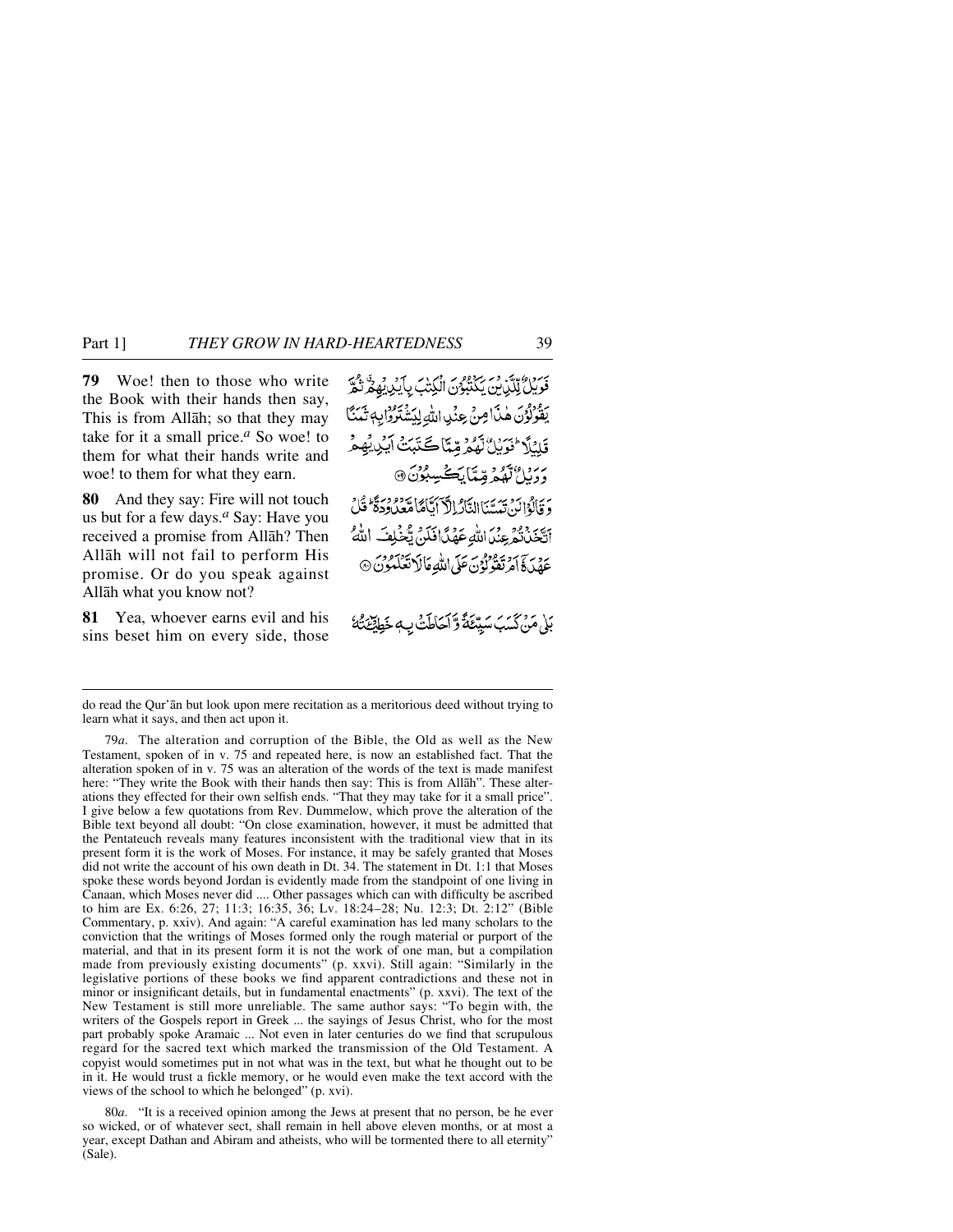are the companions of the Fire; therein they abide.*<sup>a</sup>*

**82** And those who believe and do good deeds, these are the owners of the Garden; therein they abide.*<sup>a</sup>*

# SECTION 10: **Their Covenant and its Violation**

**83** And when We made a covenant with the Children of Israel:*<sup>a</sup>* You shall serve none but Allåh.*<sup>b</sup>* And do good to (your) parents,*<sup>c</sup>* and to the near of kin and to orphans and the needy,*<sup>d</sup>* and speak good (words)*<sup>e</sup>* to

وَإِذْ آَخَذْنَاهِينَتَاقَ بَنِيٍّ إِسْرَاءِيلَ لَاتَّعَبِكُونَ الآاللةَ تَنْوَيانُوالِدَيْنِ اِحْسَانًا وَّذِى الْقُرْنِي الْيَتْنَى وَالْمَسْكِيْنِ وَقَوْلُوْالِلنَّاسِ حُسْنَاقَ

قَادِلِكَ أَصَعْبُ النَّائِرَةَ هُمْ فِيهَا خَلِلٌ وَنَ @

وَالَّذِيْنَ اٰمَنُوْا وَعَبِدُواالصَّلِحٰتِ أُولَّيْكَ أَصْحٰبُ

الْجَنَّةِ عَمْرُ فِيهَا خَلِدُونَ۞

81*a*. The inmates of the Fire are here stated to be those who earn evil, and find themselves beset on every side by their evil deeds. These are the men who give themselves up to evil, and who therefore ultimately find themselves in the power of evil, which even in this life, but more palpably in the life after death, assumes the form of a burning fire. It should be noted that the man who struggles against evil, however long that struggle may take, to overcome an evil inclination, is not the man who earns evil, because the earnest struggle in which the fighter against evil hates and detests evil, and seeks to overcome it, always ends in a victory for the good and noble qualities in man.

82*a*. This verse speaks of those whose lives are devoted to the doing of good as against those who earn evil, spoken of in the last verse. It should be noted that, though refraining from evil is a praiseworthy thing, the doing of good occupies a much higher place. Sinlessness is simply a preparatory ground for the development of self, while that development consists in the doing of good.

The doers of good are called *ashab al-Jannat* or *owners of the Garden*. The word *ashāb* is pl. of *sāhib* which means a *companion* or *an owner*. I have translated *ashāb alnår* as *companions of the Fire* but *a©√åb al-Jannat* as *owners of the Garden*, because while the inmates of the Fire will be taken out of it after being purged of the evil, of the inmates of paradise it is said that it is "a gift never to be cut off"  $(11:108)$ , and that those in it will never be ejected from it (15:48). As to the reason for calling the righteous the owners of the Garden or describing the fruit of their labour as Gardens in which rivers flow, see 25*a*.

83*a*. Allåh's making a covenant with a people signifies His giving commandments to them. Compare Deut. 4:13: "And He declared unto you His covenant, which He commanded you to perform".

83*b*. Compare Exod. 20:3: "Thou shalt have no other gods before Me", and Exod. 23:25: "And ye shall serve the Lord your God", and various other places.

83*c*. Compare Exod. 20:12, and Deut. 5:16: "Honour thy father and thy mother".

83*d*. Compare Deut. 15:11: "Thou shalt open thine hand wide unto thy brother, to thy poor, and to thy needy, in thy land".

83*e*, see next page.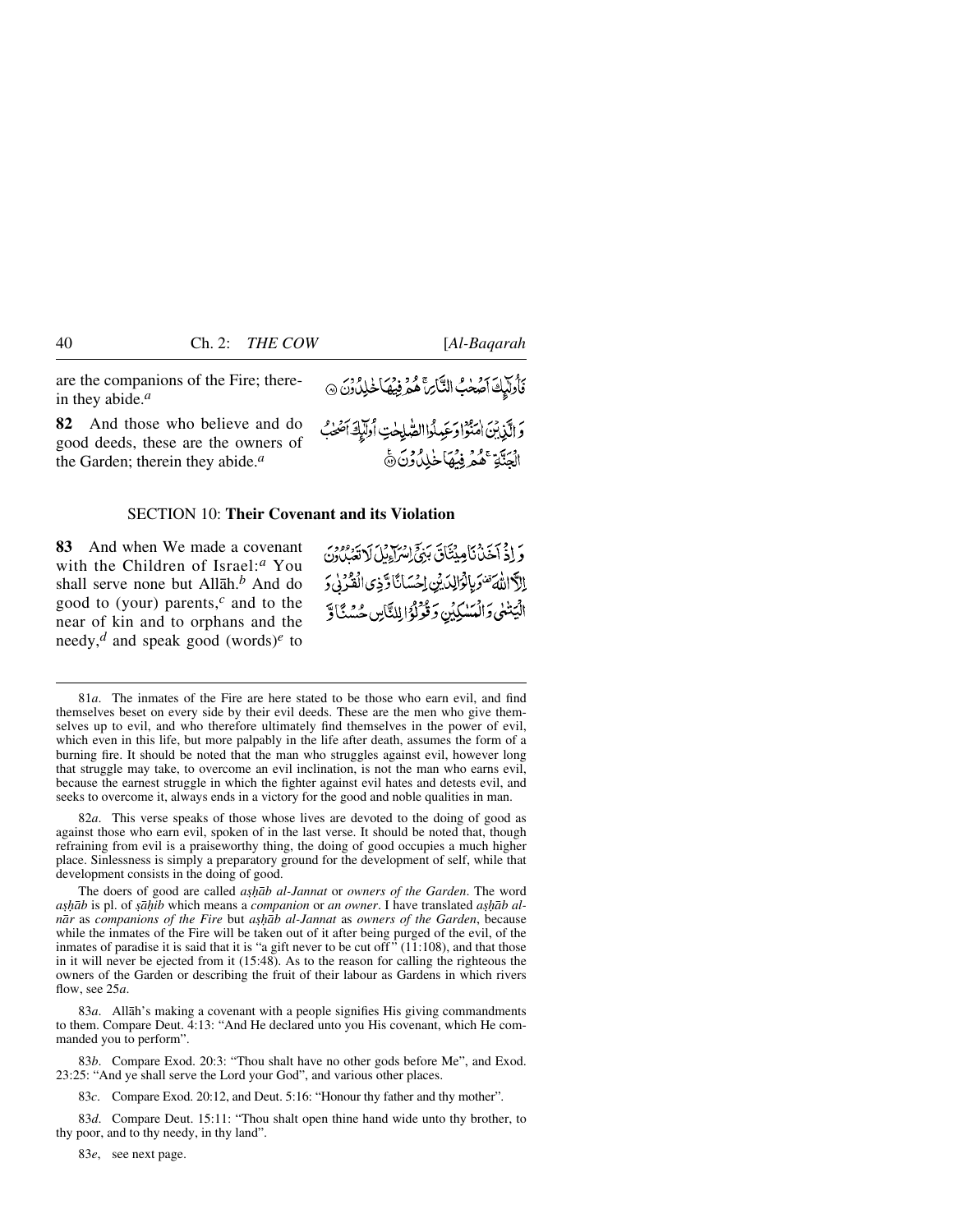(all) men, and keep up prayer and pay the poor-rate. *<sup>f</sup>* Then you turned back except a few of you, and you are averse.

**84** And when We made a covenant with you: You shall not shed your blood, nor turn your people out of your cities; then you promised and you bear witness.*<sup>a</sup>*

**85** Yet you it is who would slay your people and turn a party from among you out of their homes, backing each other up against them unlawfully and exceeding the limits.*<sup>a</sup>*

أقنبوا الصّلوةَ وَانْتَوْا الزَّكُوةُ نَيْرٌ تُولَّبِيْتُمْ الْإِ قلبُلاً مِّنْکُهُ وَأَنْتُهُمْ مُّعْرِضُونَ ۞

وَإِذْ آَخَنُ نَامِيْتَأَقَّكُمُ لَا تَسْفِكُونَ دِمَآءَكُمْ وَلَا تَحْدِجُوْنَ الْفُسَكَّرُ قِسْ دِيَالِكُمُ نُقْرَانُوْرُثُمْ ربرو ووي *در و*ور<br>وان تمر تشهيباون @

ده برو و د آنتر آموزه برو در دور د و و در<br>ند انتخابه مؤکره تفتگون انفسکه د تخرجون فَدِيْقَامِيّْنَكُمْ مِّنْ دِيَاْرِهِ مِرْنَتَنَا رُوْمٍ عَلَيْهِ مِرْ بِالْإِنْهُ وَالْعُدُورَانَ وَإِنْ تَأْتُوُكُ وَإِنْ

83*f*. Prayer and *zakåt* as enjoined on the Israelites differed from the Islåmic prayer and *zakåt* in details. The directions regarding poor-rate among the Israelites are contained in Deut. 14:28, 29: "At the end of three years thou shalt bring forth all the tithe of thine increase the same year, and shalt lay it up within thy gates. And the Levite (because he hath no part nor inheritance with thee), and the stranger, and the fatherless, and the widow, which are within thy gates, shall come, and shall eat and be satisfied; that the Lord thy God may bless thee in all the work of thine hand which thou doest".

84*a*. The previous verse speaks of a covenant with *the Children of Israel* while this one speaks of a covenant with *you*. The reference here is to the important treaty of mutual obligation in writing which the Holy Prophet entered into with the Jews when he settled at Madinah. By this treaty the Muslims and the Jews were bound not only not to turn their hands against each other but also to defend one another against a common enemy. In fact, this treaty aimed at a perfect union among the discordant elements of the population of Madinah. I quote a few clauses of this treaty: "Whosoever is rebellious or seeketh to spread enmity and sedition, the hand of every man shall be against him, even if he be a son ... Whosoever of the Jews followeth us shall have aid and succour; they shall not be injured, nor shall any enemy be aided against them ... The Jewish clans in alliance with the several tribes of Madinah are one people with the believers. ... The Jews will profess their religion, the Muslims theirs. As with the Jews so with their adherents. No one shall go forth to war excepting with the permission of Muhammad, but this shall not hinder any from seeking lawful revenge. The Jews shall be responsible for their expenditure, the Muslims for theirs; but if attacked, each shall come to the assistance of the other. Madinah shall be sacred and inviolable for all that join this treaty. Controversies and disputes shall be referred to the decision of God and His Prophet. None shall join the men of Makkah or their allies, for verily the engaging parties are bound together against every one that shall threaten Madinah. War and peace shall be made in common" (IH-Muir).

85*a*. There is a prophetic reference here to the Jewish attitude towards the Muslims later on when they secretly made an alliance with the Quraish who attacked Madinah. Thus in a later *s∂rah*: "And He drove down those of the People of the Book who backed

<sup>83</sup>*e*. The word *qaul* (*speaking*) is used to express all kinds of deeds (N), and hence the speaking of good words to all stands for kind dealing with all.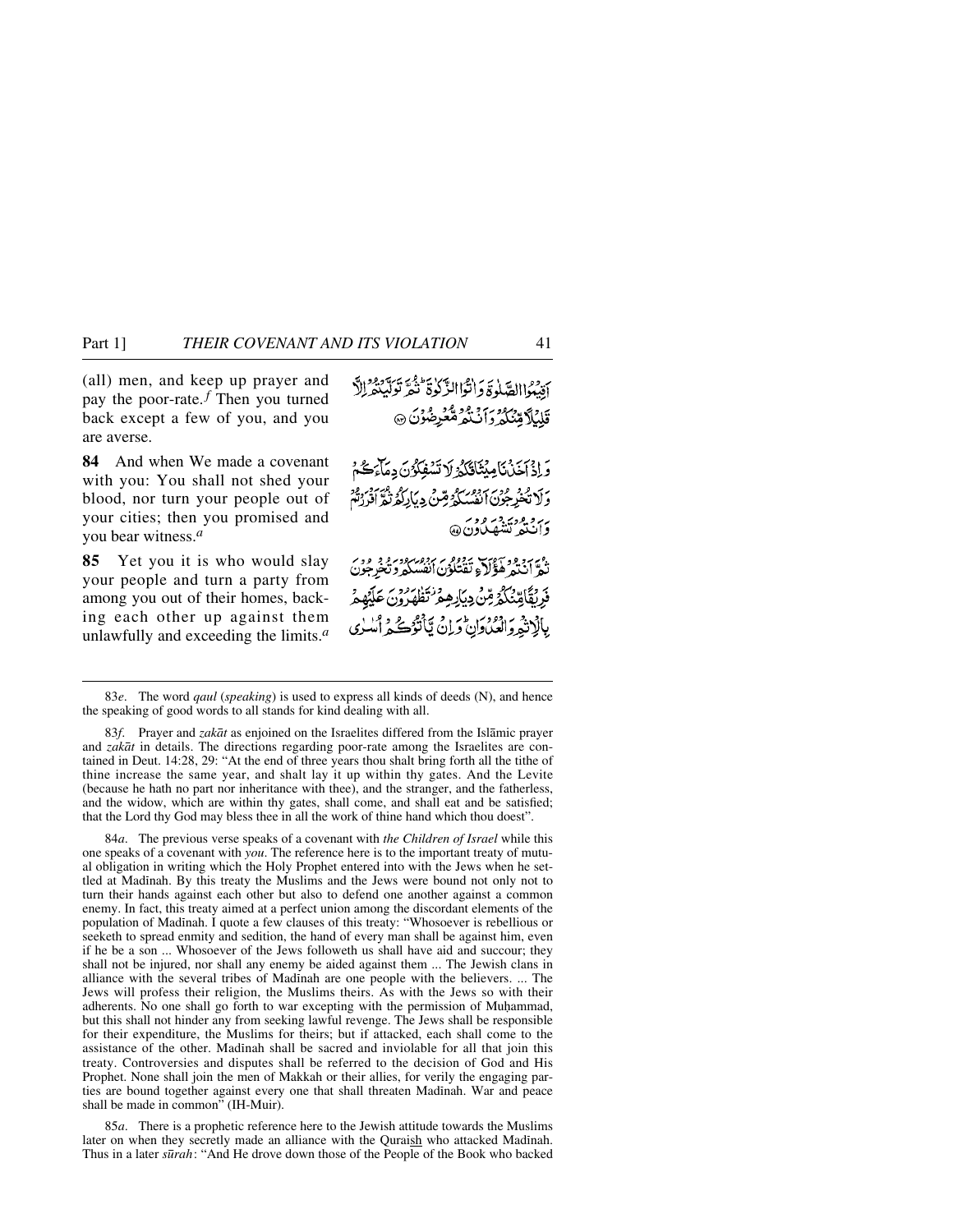And if they should come to you as captives you would ransom them, whereas their turning out itself was unlawful for you.*<sup>b</sup>* Do you then believe in a part of the Book and disbelieve in the other? What then is the reward of such among you as do this but disgrace in the life of this world, and on the day of Resurrection they shall be sent back to the most grievous chastisement. And Allåh is not heedless of what you do.

**86** These are they who buy the life of this world for the Hereafter, so their chastisement shall not be lightened, nor shall they be helped.

وروو *ومرور وسره وسرم دو*رد وسرم و وط<br>تقدروهم وهو محرم عليكم لخير اجههم أَفْتَؤُمِنُونَ بِبَعْضِ الْكُتْبِ وَتَكَفَّرُونَ بِبَعْضٍ فَعَاجَزَاءُ مَنْ تَفَعَلُ ذٰلِكَ مِنْكُمْ الْأَخِزْئُ فِي الْعَيْوِةِ الدَّنْ بِٱلْمَرْحِ وَيَوْمَرِ الْقِيْدَ أَنْتُبِيَّا الْعَذَابِ وَمَا اللَّهُ بِغَافِلِ عَدَّاتَعْمَلُوْنَ@

أولَّكَ الَّذِينَ اشْتَرَدُ الصَّوةَ الدُّنْيَا بِالْزَخِرَةِ فَلَا يُخَفَّفُ عَنْهُمُ الْعَدَابُ وَلَا قُوْمِ بِنُصْرُونَ ۞

وَلَقَلْمَ انْبَيْنَاهُوۡسَى الۡكِتَٰبَ وَقَفَّيۡنَاۚ مِنۡ بَعۡلِي مِّ

## SECTION 11: **They reject the Prophet**

**87** And We indeed gave Moses the Book and We sent messengers after

them (i.e. the Quraish), from their fortresses" (33:26). The reference here is to the Bani Quraizah, who were in alliance with the Prophet, but when the Quraish attacked Madinah, which, under the treaty, they were bound to repel, they secretly sided with the invading army; see 33:26*a*. Under the treaty, the Muslims and the Jews were *one people* and hence they are spoken of, in the opening words of the verse, as slaying their own people. The two Jewish tribes, the Qainuqā' and the Bani Nadir, were also guilty of intriguing with the enemy and violating the treaty.

<sup>85</sup>*b*. The reference in these words is to the terms of the original treaty under which the Jews were bound to ransom the Muslims if they were made captives by an enemy. They did not openly repudiate the treaty but intrigued with the enemy to turn the Muslims out of Madinah. The reference in believing in a part of the book and disbelieving in the other is to this conduct of the Jews. Most commentators, however, understand that the reference here is to the alliance which the two Jewish tribes, Quraizah and Nadir, living side by side at Madinah, had made with Aus and Khazraj, the two rival tribes of Madinah respectively. When the latter fought against each other, their allies took part in the fighting, and thus one Jewish tribe slaughtered and imprisoned the other and laid waste their habitations, but afterwards collected subscriptions for the release of the Jewish prisoners, on the ground that the law commanded them to redeem the prisoners and they fought against their co-religionists for the honour of their allies. The punishment or disgrace which they are threatened with at the end of the verse was witnessed by all the three Jewish tribes of Madinah, the Qainuqā', the Nadir, and the Quraizah, on account of their violation of the treaty, and making secret alliances with the enemies of Islām in the hope that they would succeed in turning the Muslims out of Madinah.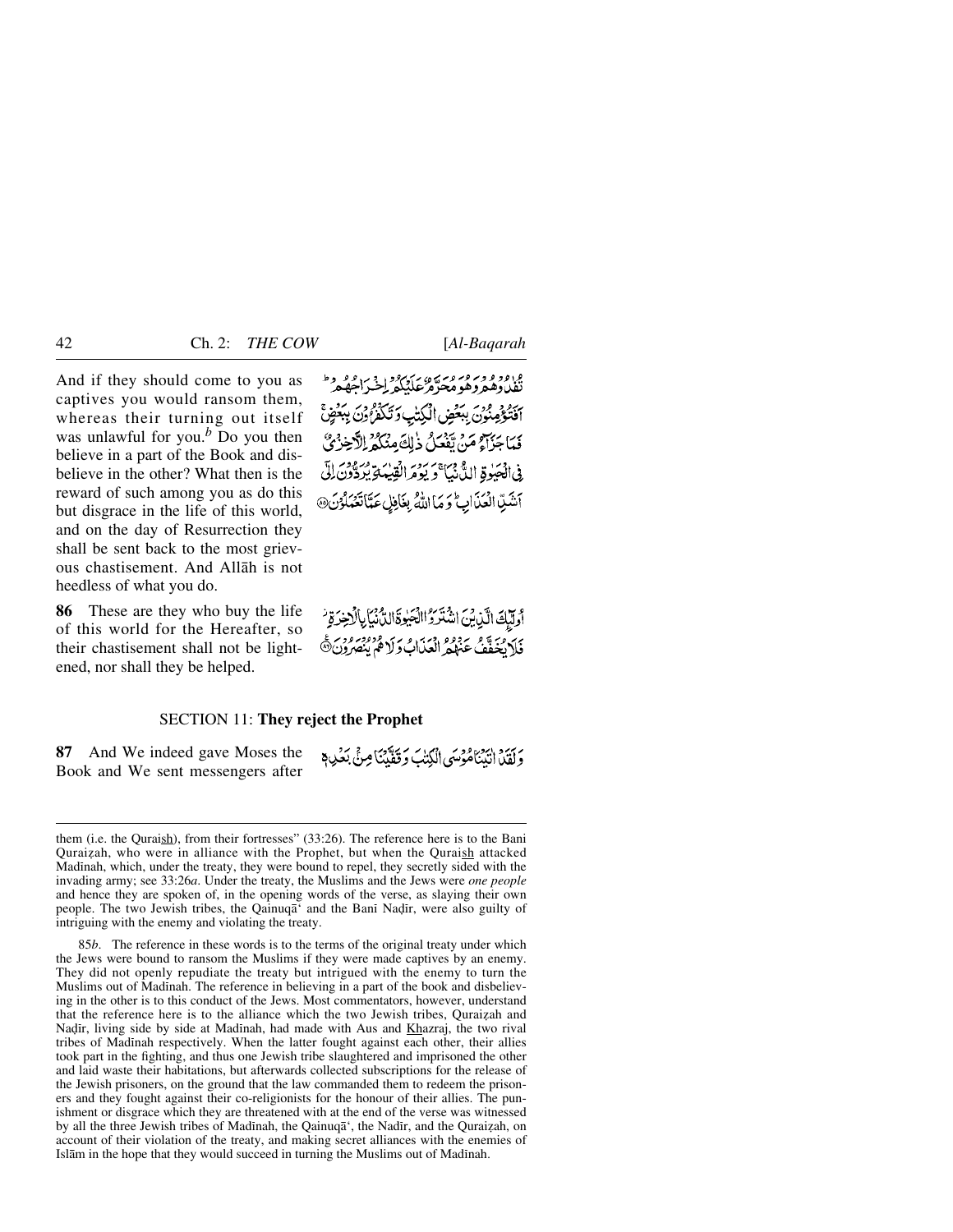him one after another; and We gave Jesus, son of Mary, clear arguments and strengthened him with the Holy Spirit. $a$  Is it then that whenever there came to you a messenger with what your souls desired not, you were arrogant? And some you gave the lie to and others you would slay.*<sup>b</sup>*

**88** And they say: Our hearts are repositories.*<sup>a</sup>* Nay, Allåh has cursed them<sup>*b*</sup> on account of their unbelief; so little it is that they believe.

بِالرُّسُلُ وَالبِّيِّنَاعِيْسَى ابْنَ مَرْيَعَ الْبَيِّتْنِ وَ بيرد : و ووج القياس أفكلها يبرودو.<br>اللهاني بروج القياس أفكلهاجاء كوريه بِيمَا لَا تَفْتَى أَدْوُوبُرُو وَيُرْدَرُ وَمَعْ ذَوْرٌ فَفِرٍ لَقَبَأَ كَلَّابِنْهُمْ وَفَرِيقًا تَقْتُلُوُنَ ۞

وَقَالُوۡاقُلُوۡبُنَاغُلُفُ ۚ بَلۡ لَّعَهُمُ اللَّهُ بِكُفَرِيْهِمُ فَقَلِبُلَّا مِّا يُؤْمِنُونَ @

87*a*. The Hebrew for Jesus is Yasū', but in Arabic it is always 'Īsā, and generally the epithet Ibn Maryam (son of Mary) is added to it, to show that he was a mortal like other prophets of God. The long chain of prophets that came after Moses ended in Jesus, Moses being the first and Jesus the last prophet of the Israelite dispensation.

Jesus is here spoken of as having been given clear arguments and strengthened with the Holy Spirit, yet he too was rejected by the Jews. The idea of the Holy Ghost as met with in Christian religious literature is quite different from and opposed to the Jewish conception of the Holy Spirit which Islåm accepts. The Christians believe in the Holy Ghost as one of the three persons of Divinity and not as a creation of God, for which there is not the least ground in Jewish religious thought. Even among the Christians the idea was of a later growth, as we find both Zacharias and John spoken of as being filled with the Holy Ghost.

According to the Holy Qur'ån, the Holy Spirit is the angel which brought revelation: "The Holy Spirit has revealed it (i.e. the Qur'ån) from thy Lord" (16:102). The Holy Spirit is mentioned by two other names, Gabriel (v. 97) and the Faithful Spirit (26:193). So Jesus' being strengthened with the Holy Spirit only means that he was granted Divine revelation like other prophets before him.

87*b*. The change of tense from the past to the optative is an allusion to the attempts which were then being made on the life of the Holy Prophet. Rz thus explains this change: "For you seek by devices the murder of Muhammad, were it not that I had protected him from you".

88*a*. *Ghulf* carries two significances. It is plural of *ghilåf*, which means a *covering*, a *case* or a *repository*. The meaning in this case would be that their hearts were repositories of knowledge and they stood in no need of any further knowledge. *Ghulf* is also plural of *aghlaf* which means *enclosed in a covering* (LL), and the significance in this case is that their hearts were covered from hearing and accepting what the Prophet said.

88*b*. *Curse*, as implying an imprecation of evil, is not the exact equivalent of *la'nat*, which implies *the banishing and estranging of one from good* (LA), though it must necessarily be adopted as such for want of another simple equivalent. The allegation of the Israelites was that, being descendants of prophets, their hearts were the repositories of knowledge, and being already, as it were, full of knowledge, they did not stand in need of more. They are told that it was really their disbelief which became the cause of their estrangement from the good which the Holy Prophet had brought.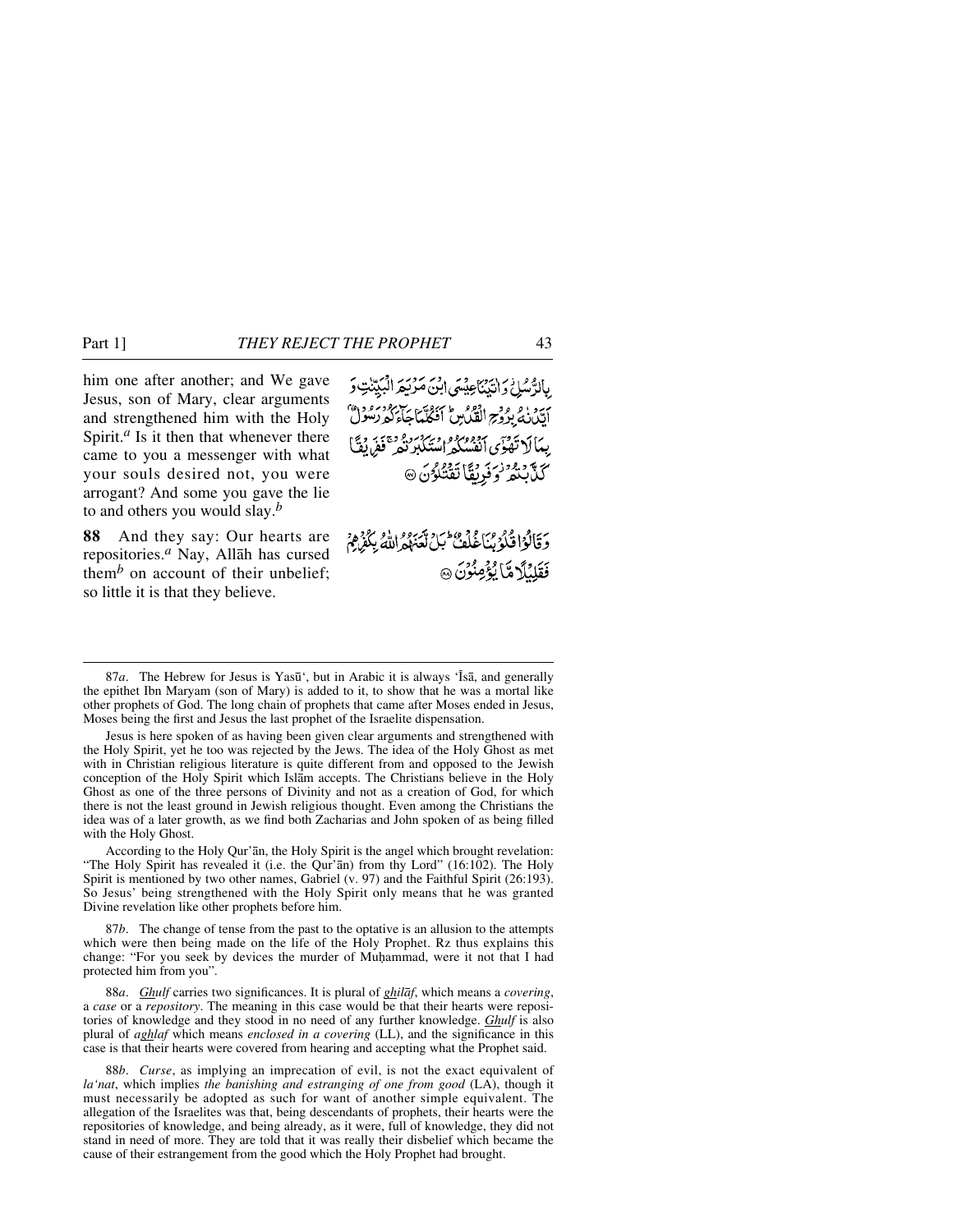**89** And when there came to them a Book from Allåh verifying that which they have, and aforetime they used to pray for victory against those who disbelieved — but when there came to them that which they recognized, they disbelieved in it; so Allåh's curse is on the disbelievers.*<sup>a</sup>*

**90** Evil is that for which they sell their souls — that they should deny that which Allåh has revealed, out of envy that Allåh should send down of His grace on whomsoever of His servants He pleases; so they incur wrath upon wrath. And there is an abasing chastisement for the disbelievers.

**91** And when it is said to them, Believe in that which Allåh has revealed, they say: We believe in that which was revealed to us.*<sup>a</sup>* And they deny what is besides that, while it is the Truth verifying that which they have. Say: Why then did you kill Allåh's prophets before (this) if you were believers?*<sup>b</sup>*

وَلَمَّا حَآءَهُمْ كِتَٰبٌ قِنْ عِنْدِاللَّهِ مُصَدِّقٌ لِّمَامَعَهُمْ "وَكَانُوْامِنْ قَبْلُ يَسْتَفْتِعُوْنَ عَلَى الآزرين كفرواء فككتاجي وهمرة باعرفوا كفروا بِهِ فَلَعْنَةُ اللَّهِ عَلَى الْكُفِيرِيْنَ @

بِّئْسَمَاإِنْشَنَزَوْا بِهَ بَرْدُهُ مِنْ أَنْ تَبْكَثْرُوْا بِمَأْأَنْزَلَ اللَّهُ بَغْيًاأَنَّ يُنْزَلَ اللَّهُ مِنْ فَضَلِّهِ عَلَى مَنْ يَّتَنَاءُ مِنْ عِبَادِمٍ ۚ فَيَأْءُوۡ بِغَضَبِ عَلٰى غَضَ وَ لِلۡڪٰفِرِينَ عَذَابٌ مُّهِينٌ ۞

وَإِذَاقِيْلَ لَهُمُ أُمِنُوْا بِيَآ أَنْزَلَ اللَّهُ فَبَالُوْا فَوْمِنْ بِيهَا أَنْزِلَ عَلَيْنَا دِيهُ وَوْمِهِ \_ مِنْ مِنْ وَ وَهُوَ الْحَقُّ مُصَلٌّ قَالِيّاً مَعَهُو قُلْ فَلِهِ نَقْتُلُونَ آَيْبِيَآْءَ اللَّهِ مِنْ قَبَلْ إِنْ كُنْتُمْ قُوَّمِنِيْنَ ۞

91*a*. By saying that they believed in that which was revealed to them, they asserted that they could accept only a revelation granted to an Israelite. The reply to this is that the revelation of the Holy Prophet is the truth verifying that which is contained in their own Scriptures, the reference being to the prophecies of the advent of the Holy Prophet contained in Deut. 18:15–18 and other places.

91*b*, see next page.

<sup>89</sup>*a*. The Jews expected that when the Prophet spoken of in Deut. 18:18 came, he would make them victorious over their disbelieving opponents: "And it shall come to pass, if thou shalt hearken diligently unto the voice of the Lord thy God, to observe and to do all His commandments which I command thee this day, that the Lord thy God will set thee on high above all nations of the earth: and all these blessings shall come on thee, and overtake thee, if thou shalt hearken unto the voice of the Lord thy God" (Deut. 28:1, 2). Read it along with Deut. 18:15–19, and the significance of "hearkening" becomes clear. As to the fact that the Jews were still waiting for the appearance of the Promised Prophet, see John 1:25; "Why baptizest thou, then, if thou be not the Christ, nor Elias, neither that prophet"; *that prophet*, as in John 1:21, referring to the promised prophet of Deut. 18:15 and 18. This shows clearly that they waited for three different prophets. Acts 3:21–23 also shows that the Prophet spoken of in Deut. 18:18 was still waited for after the death of Christ.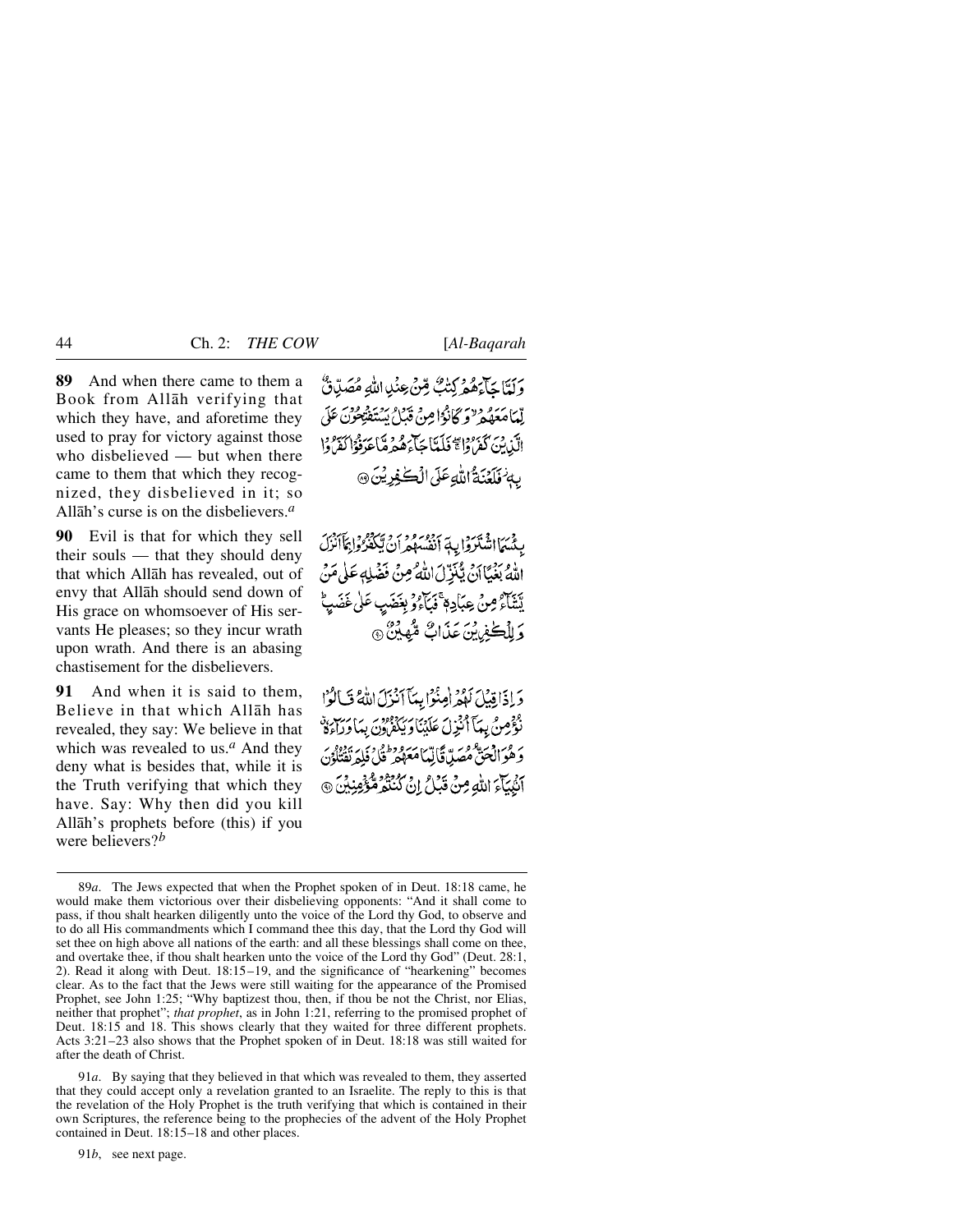**92** And Moses indeed came to you with clear arguments, then you took the calf (for a god) in his absence and you were wrongdoers.

**93** And when We made a covenant with you and raised the mountain above you: Take hold of that which We have given you with firmness and obey.*<sup>a</sup>* They said: We hear and disobey.*<sup>b</sup>* And they were made to imbibe (the love of) the calf into their hearts on account of their disbelief.*<sup>c</sup>* Say: Evil is that which your faith bids you if you are believers.

**94** Say: If the abode of the Hereafter with Allåh is specially for you to the exclusion of the people, then invoke death if you are truthful.*<sup>a</sup>*

رَبَّيْهُ جَيْ رُوْمُوْسُي بِالْبَيِّبْتِ تَثْمَرَ اتَّخَذَبَةُ وَ الْعِجْلَ مِنْيَ بِعَيْدِ وَ أَنْتُمْرُ ظُلِمُوْنَ @

وَاذْ أَحْدَنَا مِيتَأْقَلَكُمْ وَرَئِعْنَا فَوَقَلَكُمُ الطُّوْرَ \* حْذُواهَا انْبَنْكُمْ بِقُرَّةٍ وَاسْتَعُوا قَالَوْاتِيَنَا وَعَصَيْنَا وَالشَّرِبُوَافِي قُلُوْبِهِمُ الْعِجْلَ بِكُفْرُهِمْ ۖ قُلْ بِيَثْبَهَا بِأَمْرُكُمْ بِهِ إِيْبَانَكُمْ ۚ د ڪ وفق هو مندين هو.<br>پان ڪننڍ هو مندين هو

قُلْ إِنْ كَانَتْ لَكُمُ الدَّاسُ الْأَخِيرَةُ عِنْدَ اللَّهِ خَالِصَةً قِنْ دُونِ النَّاسِ فَتَمَنَّوُا الْمَوْتَ ٳڽ**ٛٙػ**ڹٛۺؙۯۻۑڗڹۣڽؘ۞

93*a*. The original word is *isma'∂*, meaning primarily *hear* or *listen*, but it may also mean *obey* (AH), a meaning given to it in the Qur'ån itself in 36:25. It may also mean *accept* (LL). The sense of the word as used here is made clear by the similar expression in v. 63: "And when We made a covenant with you and raised the mountain above you: Hold fast that which We have given you, and bear in mind what is in it".

93*b*. They did not utter these words with their tongues, but it is an expression of their condition, for the word *qaul* is used to denote *what is expressive of the condition of a thing*. *Qålati-l-'ainåni* means *the eyes showed* (not *spoke*) (T). Kf explains the words as meaning, *we hear the words and we disobey the command*.

93*c*. The words used here signify that they had imbibed *the love of the calf*. The use of the word *qul∂b* (hearts) shows clearly that it was a thing that had gone deep down into their hearts; nothing was taken by mouth. According to Exod. 32:20 and Deut. 9:21 the Israelites were actually made to drink of the water on which the ashes of the calf were strewed. The Holy Qur'ån makes it clear in 20:97 that the ashes of the calf were scattered by being thrown into the sea.

94*a*. According to I'Ab *tamannawu-l-mauta* (lit., *desire death*) signifies *invoke death on the party that lies* or *is false in its assertion* (IJ). A similar challenge, but in fuller words, is contained in 3:61: "Whoever then disputes with thee in this matter after the knowledge that has come to thee, say: Come! let us call our sons and your sons, and our women and your women, and our people and your people, then let us be earnest in prayer and invoke the curse of Allåh on the liars". This challenge is given to the Christians, and the same challenge in fewer words is given here to the Jews.

<sup>91</sup>*b*. They are shown guilty out of their own mouths. Their contention was that they would believe only in a revelation which was granted to an Israelite prophet. Yet they tried to kill even Israelite prophets, which shows that it was their hard-heartedness which prevented them from accepting the truth, whether that truth was revealed through an Israelite or a non-Israelite prophet.